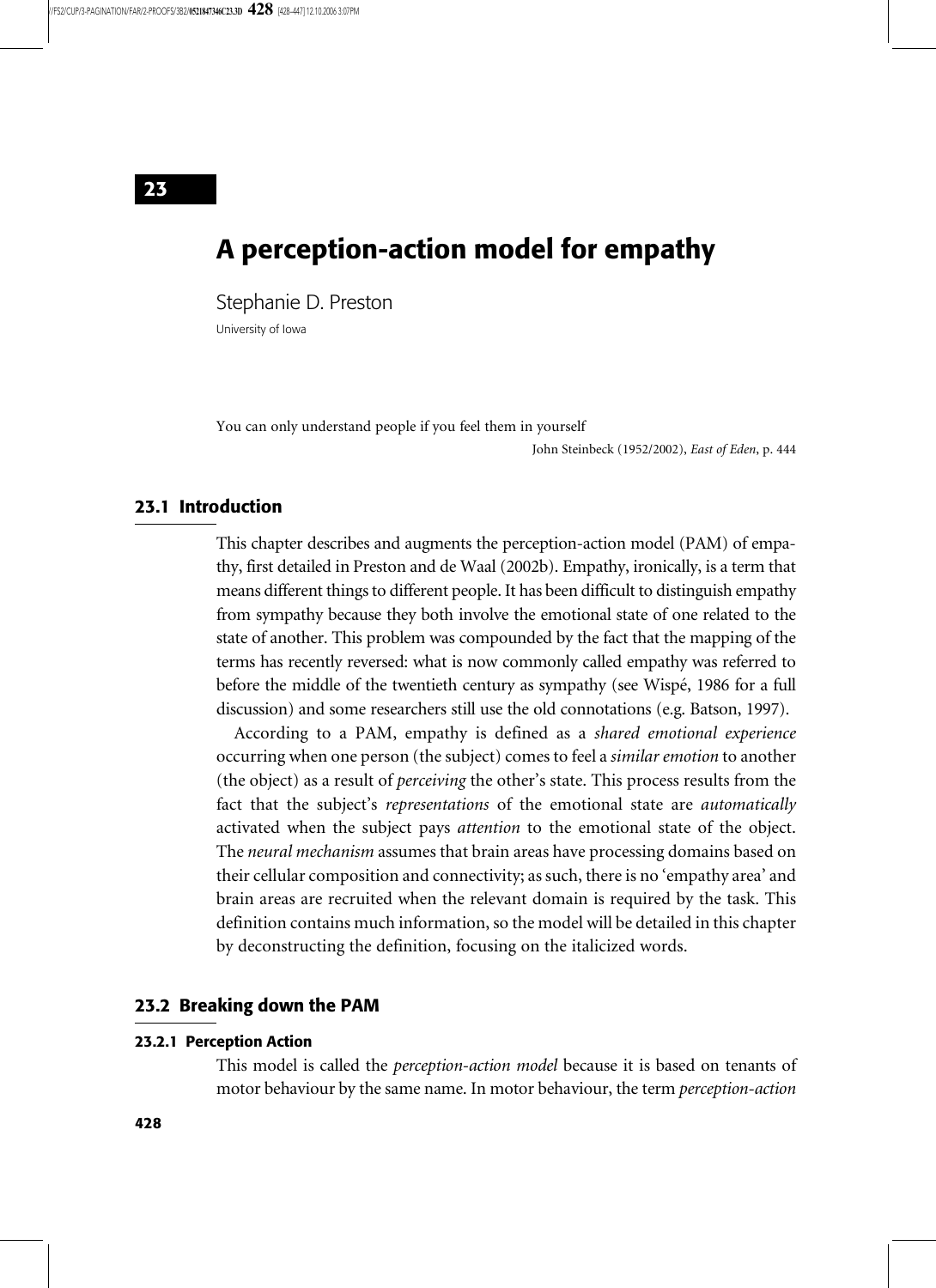describes the fact that there are shared representations for perceiving and generating action. For example, if the subject witnesses the object swinging a hammer, then the part of the subject's brain that is used to swing a hammer is activated (e.g. the hand and arm region of the primary motor cortex). Naming and observing common tools activates the representation for the related motor act in the left premotor cortex (Grafton *et al.*, 1997) and even imagined movements activate the shared representations for perception and action (e.g. Jeannerod & Frak, 1999). In this way, the perception of perception-action in motor behaviour refers to direct perception as well as imagery or imagination and *action* refers to overt acts, imagined acts and even relatively abstract cognitive affordances.

A shared representation between perception and action was proposed in 1903 (Lipps, 1903), was emphasized in Phenomenology of Perception (Merleau-Ponty, 1962/1970), and defined the theories of Wolfgang Prinz (1992), Alan Allport (1987), and Michael Turvey (1992), but 1992 was a watershed year in the development of perception-action models. Searching for the keyword/term 'perceptionaction' in the database PsychInfo (November, 2004), there were 91 articles written on the topic between 1872 and 1992 (0.76 per year), 16 in 1992 alone (16 per year) and 408 since 1992 (34 per year). In 1992, some of the most important theoretical papers were published on the topic (e.g. Prinz, 1992) and the Rizzolatti group in Parma, Italy discovered 'mirror neurones' in the rostral-most part of the left premotor area that responded when a monkey observed and performed a grasping movement (di Pellegrino et al., 1992). This latter finding made international headlines and, since then, neurones with similar properties have also been found in the rostral-most part of the right superior parietal lobule (Decety et al., 1997; Iacoboni et al., 1999).

As with motor behaviour, the stimuli for the PAM of empathy can be another person, animal, or even an entity such as 'the earth' or 'New York City', and the perception of the PAM can arise from situations where the subject directly perceives the object as well as situations where the subject imagines the state of the object (often called 'cognitive empathy', e.g. Povinelli et al., 1992). Because the PAM is embedded in an evolutionary framework (Preston, 2004a; Preston & de Waal, 2002a, 2002b), we assume that the system evolved to handle live interactions with other individuals and so live objects drive the system better than imagined objects, resulting in more intense forms of empathy. In terms of the neural mechanism, this more cognitive form of empathy would probably not engage the amygdala, which usually responds to ephemeral stimuli requiring an immediate response, but would require the dorsolateral prefrontal cortex to maintain information about the object in working memory. In imagination, while additional activation is required to bring the state of the object into mind, once the subject succeeds in feeling the state of the object, the activation for the state would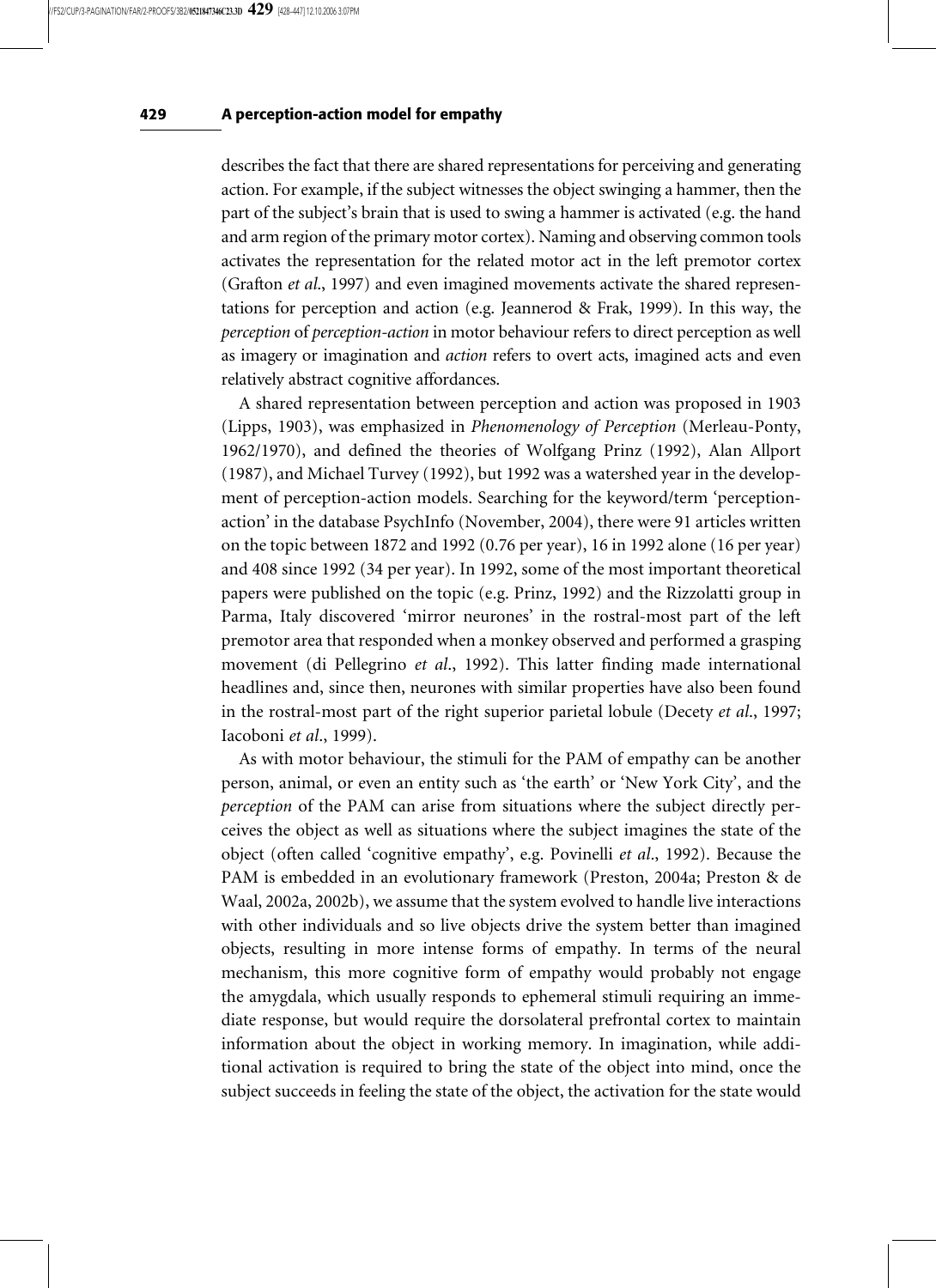be the same as that arrived at through direct perception. However, the strength of activation in imagined empathy is rarely as high as in direct empathy because of the increased difficulty in attending to internal over external stimuli.

# 23.2.2 Representations

The term representation has been used in psychology in many different contexts. In this case, a representation is a pattern of activation in the brain and body corresponding to a particular state so repeated instances of the same event reliably activate the same pattern. This is similar to a neural network (McClelland & Rumelhart, 1985), but here representation applies broadly to central and peripheral processes including autonomic arousal and endocrine responses – to all of the concomitants of the subject's subjective state. The term representation is used in this way to underscore that the brain and body give rise to complex emotion. For example, the temporal lobe is known to store long-term memories of people, places and objects, with the fusiform 'face' area specializing in face and eye-gaze information. The somatosensory-related areas store representations of feeling states with somatosensory cortex storing sensations and the cingulate cortex storing subjective reactions to the sensations. According to the PAM, these areas are necessary to the extent that the experience of the object involves these particular representations.

## 23.2.3 Shared emotional experience and similar emotion

Of course, a shared emotional experience is the sine qua non of empathy; by definition, empathy results when the subject feels the emotion of the object. In contrast to theories of empathy where the subject's state must match (e.g. Feshbach & Roe, 1968) or accurately portray (e.g. Levenson & Reuf, 1992) the state of the object, with the PAM the subject's state must be similar to that of the object. Accuracy and state matching are not discrete variables but rather exist in a continuum. It is improbable that the subject's and object's state will ever match exactly, and even if they did there would be no way to demonstrate it empirically. The PAM emphasizes degrees of matching between the subject and object because it relies on representations; the subject can only match or resonate with the state of the object to the degree that the subject has existing representations for the state of the object. This makes empathy itself a continuum.

Supporting the importance of similar representations in the PAM, empathy increases with past experience, similarity and familiarity. For example, subjects with highly distressing childhood experiences have more trait empathy and report more empathy for a patient in a video (Barnett & McCoy, 1989), presumably because they have ready access to representations of distress that are similar to those of the patient. Thus, the more similar the object's emotion is to something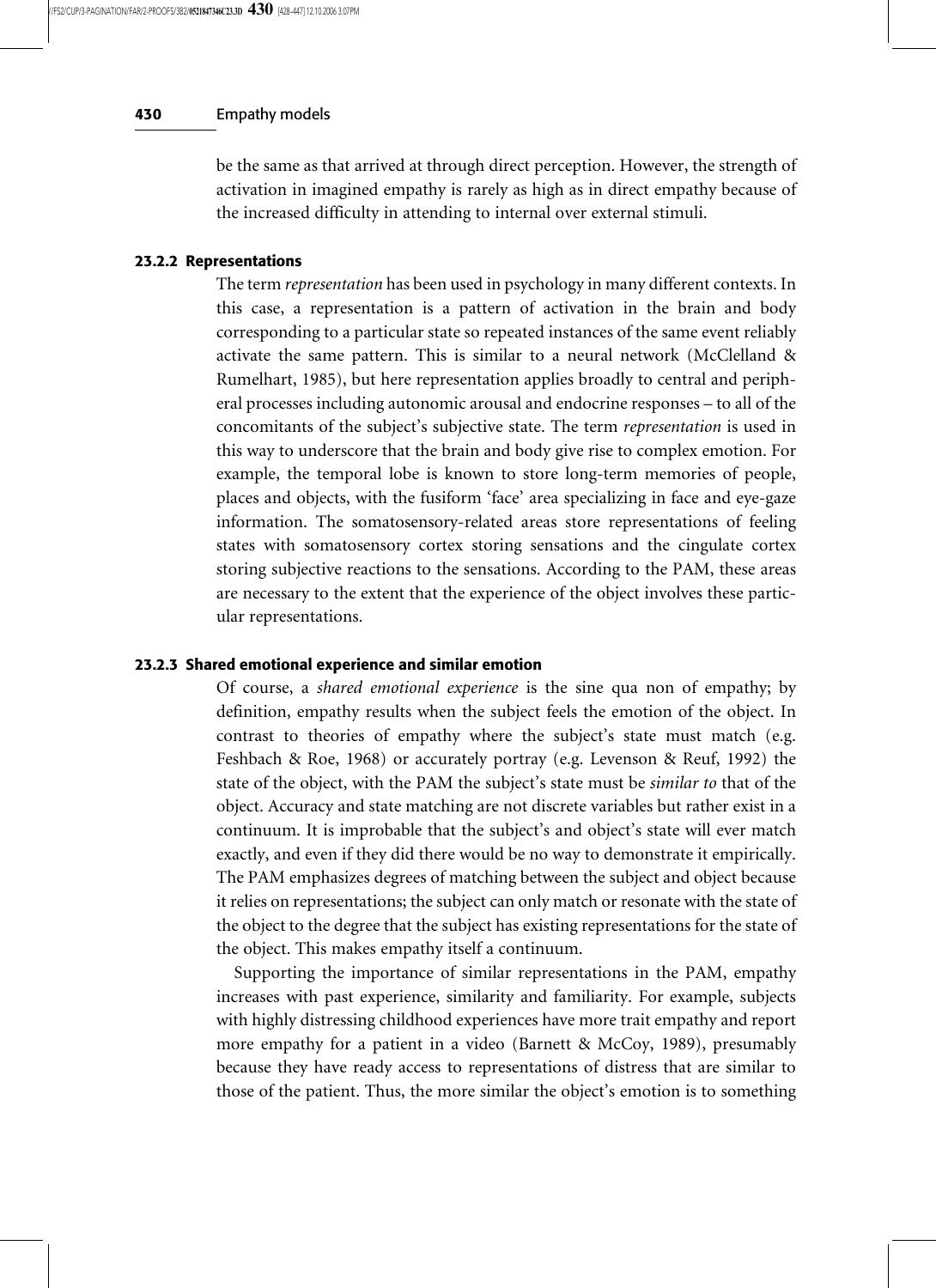the subject has experienced in the past, the more the subject's representations will match the object's and the more their states will resonate. Similar past experiences also make the subject more accurate, more helpful, and more likely to be characterized as empathizing. In contrast, less similar past experiences will make the subject less accurate, less helpful and more likely to be characterized as 'projecting' (putting his emotions onto the object). This feature of the model explains the layperson's definition of empathy whereby the subject can only say that they empathize with the object if they have actually had the same experience. For example, it is considered inappropriate, and sometimes even offensive, for a man to say that he empathizes with a woman's pain from childbirth or for a child to say that they empathize with the parent's distress from aging.

The role of representations can also eliminate the need to distinguish empathy from 'projection'. In empathy, the subject feels the object's state; in projection, the subject assumes his or her own state to be that of the object. Projection is thought to be inconsistent with empathy, because the mapping goes from subject to object rather than object to subject (Eisenberg & Strayer, 1987) and human interpretations of animal behaviour are often criticized for resulting from projection rather than perception (Mitchell et al., 1997). With the PAM, the process is the same for both empathy and projection because in both cases the subject's representations are activated by perception of the object. Whether the subject is empathizing or projecting depends upon whether the subject's representations are similar enough to those of the object to convince the object that s/he is understood, or to convince observers that the object is understood. In a way there is no empathy that is not projection since the subject always uses his or her own representations to understand the object, but because of the intersubjectivity problem, this fact only becomes apparent when the subject says or does something inconsistent with the object's state.

Recognizing the overlap between empathy and projection, Hume noted 'a very remarkable inclination in human nature, to bestow on external objects the same emotions, which it observes in itself; and to find every where those ideas, which are most present to it' (1739–1740/1990; p. 224). A high-functioning autistic adult similarly believes that people do not think he can empathize simply because his way of experiencing the world differs from that of others and so his projections do not match their experiences and vice versa. He states, 'It is . . . much easier to empathize with someone whose ways of experiencing the world are similar to one's own than to understand someone whose perceptions are very different' (Cesaroni & Garber, 1991).

Hume also noted that it is easier to sympathize with someone if you have something in common with that person (1739–1740/1990). This refers not only to commonalities due to similar past experiences, but also to similarities due to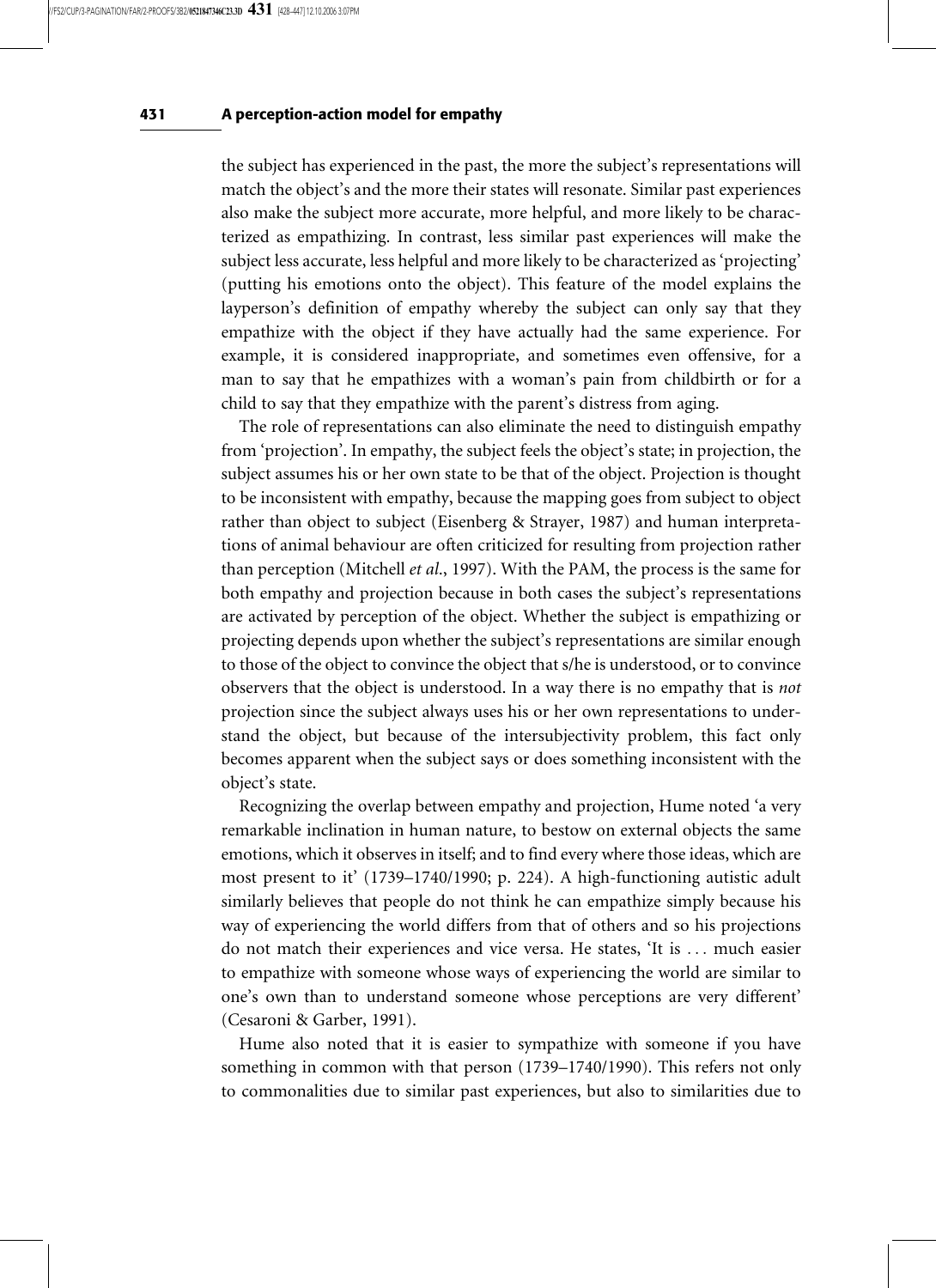things such as personality, temperament and socioeconomic status because they predict overlap between the representations of the subject and object. In experiments with adult humans, subjects who witness the electric shock of an object offer to take the shocks for the object if their similarity is manipulated with demographic descriptions. If they do not feel similar, they only offer to take the shocks if they have to watch the object receive the remaining shocks (e.g. Batson et al., 1981). In another paradigm, male subjects who were made to feel similar to an object who won money or was shocked showed more of a physiological response, identified with the object more, reported more distress to the shock and helped more (Krebs, 1975). Preadolescent boys imitate the actions of a model more in a war strategy game when manipulated to feel similar to the model (Rosekrans, 1967). In general, children prefer to play with children of the same age and sex (Smith, 1988) and have more empathy for objects that are the same sex (Feshbach & Roe, 1968). In our laboratory at the University of Iowa, subjects reported feeling the same emotion as they observed in an actor (but to a lesser degree), and the more similar they felt to the actors, the more intense ratings they gave of the actor's emotion (Preston et al., 2003).

Familiarity with the object also increases empathy in the subject with the PAM for three main reasons, the first two being extensions of past experience and similarity. First, familiar individuals share past experiences, increasing the likelihood that they have representations in common. Second, people are usually closest to others of like age, gender, class and culture (e.g. Feshbach & Roe, 1968). Third, when the subject is familiar with the object, the subject has developed, over time, an internal model of the object. This model takes the form of a representation of the object in the subject, so when the subject perceives the object, this representation is activated, allowing the subject to be empathic even when the subject has not had a similar past experience. For example, a man may not share with his wife the fear of making a social blunder or the joy at fitting into a pair of jeans; however, because of their shared experience, the man can predict, understand and respond appropriately to his wife's state: he can be empathic.

Familiarity can even supplant absolute similarity, especially when emotional attachment is involved. In home tests of empathy with children, the family pet often responds with consolation to the adult feigning distress (Zahn-Waxler et al., 1984). Lucy, a chimpanzee raised by a human family, is anecdotally described as exhibiting efforts to break up conflicts, running to comfort the wife when ill, exhibiting 'protectiveness toward her, bringing her food, sharing her own food, or . . . attempting to comfort by stroking and grooming her' (Temerlin, 1975, p. 165). There are also anecdotal reports of apes helping unfamiliar birds and humans, sometimes even incurring great risk to do so (e.g. O'Connell, 1995). It is likely that the feeling of familiarity itself results from a facile mapping of object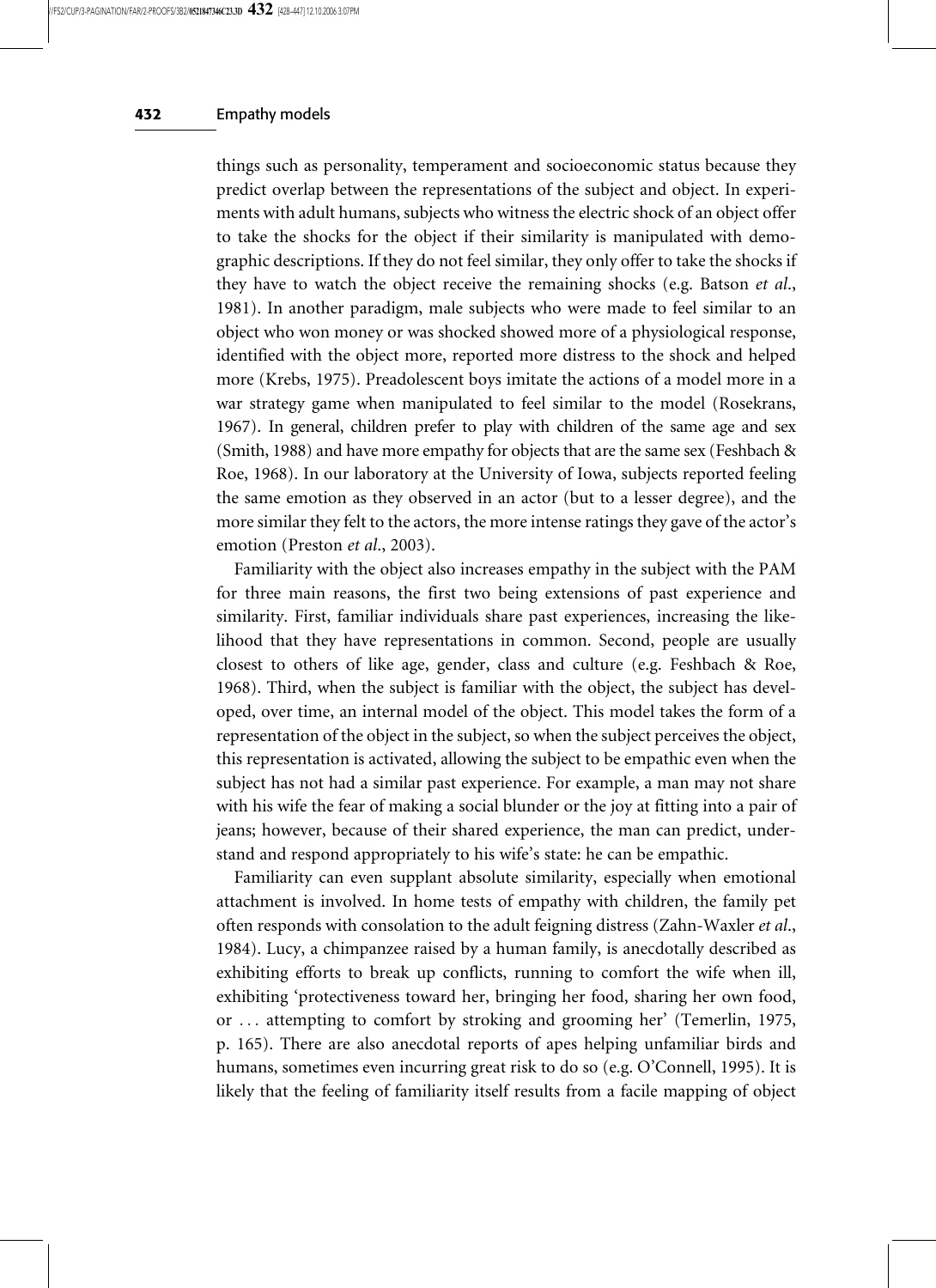onto subject, which can result from overt similarity (e.g. 'I felt like I have known him all my life') or from practice mapping the object onto the subject through shared experience. This explains how a subject that is dissimilar from the object can nonetheless identify with the object, such a human owner and its pet, a chimpanzee and its caretaker, or a babysitter with its baby charge.

#### 23.2.4 Automatically

According to the PAM, when the subject attends to the state of the object, the relevant representations will automatically activate. As an example, if the object displays a facial expression or a body posture indicating sadness, the areas in the subject's brain that represent those movements and that feeling are automatically activated. This fact about emotion perception is most noticeable when the object's state is particularly salient to the subject, such as the jerking of a leg in a soccer fan before the big kick or the drawn facial expressions of movie-goers in an intense moment. In these cases, a brief, truncated version of the movement is produced – an 'ideo-motor action' (c.f. Carpenter, 1874; Prinz, 1987). These 'leaks' occur when the subject is particularly engrossed in the state of the object, attending to the state of the object and not attempting to control his or her reaction.

This phenomenon is the result of processes in the cerebellum and the frontal lobes. The frontal lobe normally inhibits behaviour centrally while the cerebellum inhibits behaviour peripherally (through projections to the pons where it inhibits motor neurones descending to the dorsal root ganglion). But in 'feed-forward models' (Wolpert et al., 1998), projections from the cerebellum determine if the subject's actions are executed as planned; if the expected response is not detected, an error signal is generated that reduces inhibitory processes in the frontal lobes and spinal cord. In the subject, this is probably adaptive because the reduced inhibition facilitates the expected action, but if the subject is instead modelling the state of the object, then reduced inhibition would cause the subject to enact the expected behaviour of the object, thus accounting for ideomotor actions. For example, if a soccer fan watches a wing run down the field toward the goal and stop, the expected action is to kick the ball toward the goal. If this action is not taken by the object, an error signal is generated in the subject, reducing motor inhibition and resulting in an actual kicking movement in the subject. Such reduced inhibition also explains large, non-functional acts that are generated when a subject is surprised, such as arms flailing and shouting.

As with the PAM itself, these concepts from motor behaviour can be applied to explain phenomena in empathy. During *direct* forms of empathy, the forward model generates in the subject a prediction regarding the affect of the object, which can out as a contagious display when inhibition is reduced. During indirect forms of empathy, the forward model generates a sensation for how the object must feel,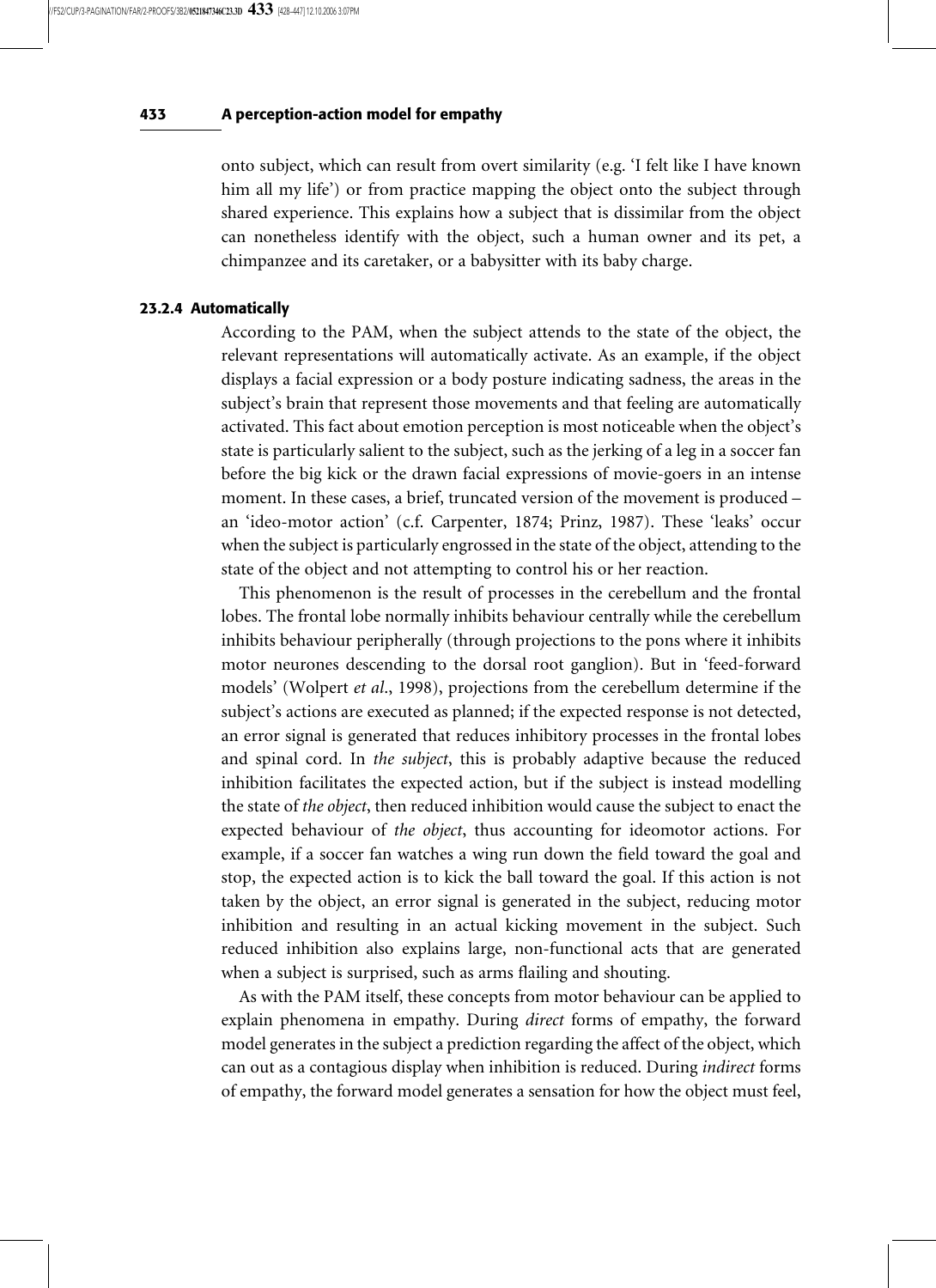even though the object is not present, and uses this information to respond appropriately. In this cognitive form of empathy, subjects could take the spatial perspective of the object (as proposed by perspective-taking models of empathy, e.g. Decety & Chaminade, 2003), but more often subjects probably just imagine themselves to be the object. In this process, the orbitofrontal cortex is needed as a 'convergence/divergence zone', to link the constructed feeling state of the object with an appropriate response (Bechara et al., 2000). Disorders of empathy and functional imaging studies of empathy (discussed below) support this proposed role for the cerebellum and frontal lobes in empathy.

#### 23.2.5 Attention

Even though activation of the subject's representations is automatic, this does not mean that one should expect to see contagious behaviour whenever a subject perceives an object. Subjects' responses are not predetermined, unavoidable, or beyond the ken of conscious will, primarily because the subject must attend to the state of the object; oftentimes the subject does not attend to the object fully. Because of the PAM, it is inherently distressing to attend to the distress of another, so subjects allocate attention to control the extent to which they are drawn into the object's situation. For example, people turn their heads away from the homeless man and change the channel in response to a plea for aid for impoverished children. However, even when the subject attempts to look away from the object to control his or her reaction, a covert response may still occur. For example, in orienting studies with infants, even though overt distress can be decreased by distracting the baby, distress returns to almost equal levels when the distraction is removed, and the hormonal stress response remains throughout (reviewed in Rothbart et al., 1994). This internal 'distress keeper' may be the mechanism for negative feelings such as guilt and remorse that pervade even when attention is shifted. As evidence, trait sympathy is correlated with the probability for entering situations of distress and the susceptibility for guilt and shame after refusing to help (reviewed by Smith, 1992).

The cerebellum (and its interconnections with the frontal lobe) is necessary to learn and execute such attentional shifts, to track the state of the object, and to avoid attending to the object when doing so would be unnecessarily distressing. This structure is probably more necessary for more subtle events (e.g. the object darts his eyes at the mention of a sensitive topic), which require attention, tracking and processing speed involving connections between the cerebellum and the frontal eye fields; larger displays (e.g. crying and smiling) can be understood explicitly.

Despite attention, an automatic response may not be observable; the subject might not even feel it. There are degrees of emotion in the object, degrees of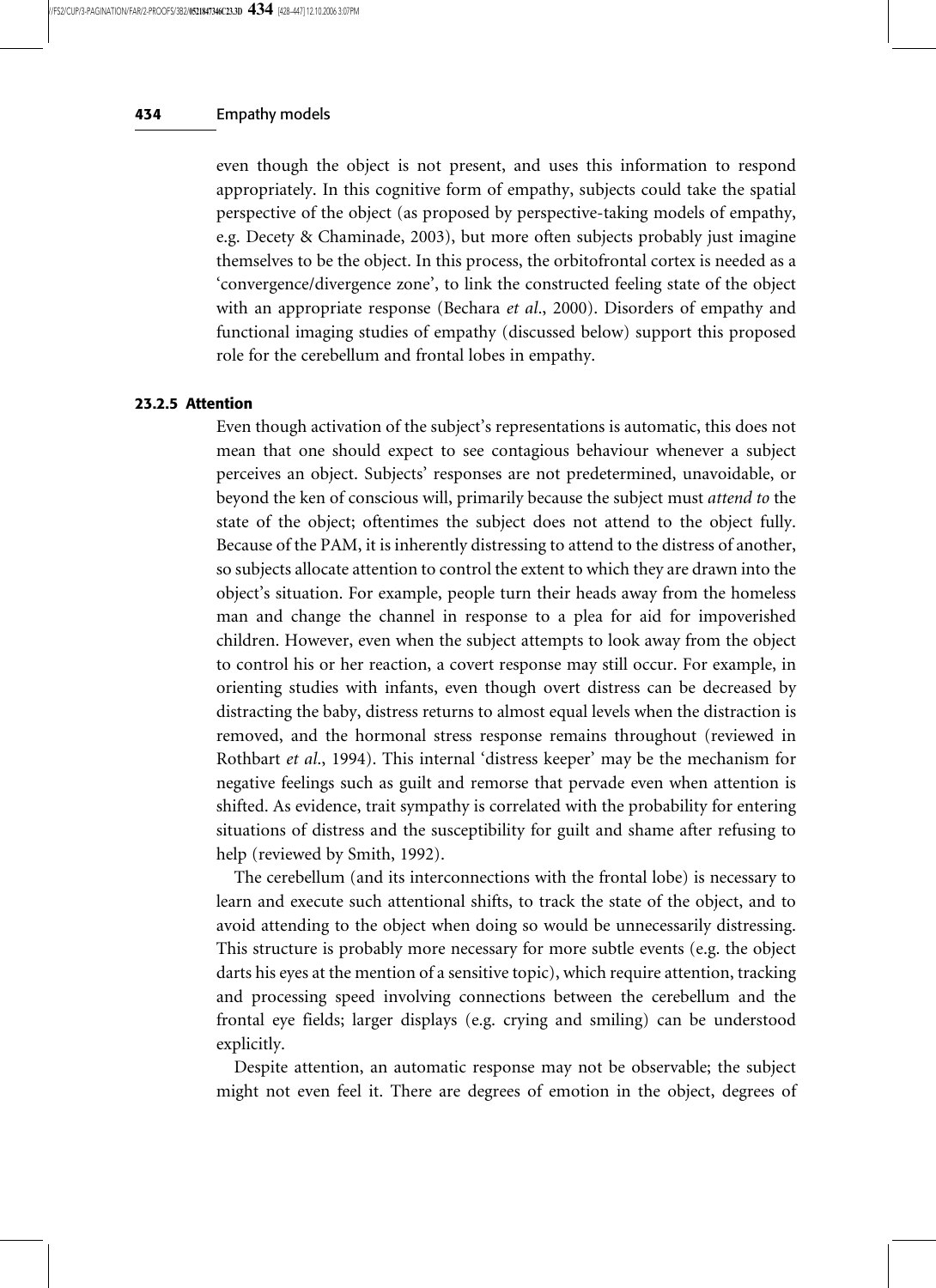attention to the object and, thus, degrees of activation. Thus, the activation of the relevant representations in the subject may not be strong enough to reach the threshold for generating a response or for reaching conscious awareness. Mere comprehension of the object's state by the subject is evidence that the relevant representations were activated to a degree; this can be demonstrated with functional magnetic or PET imaging (see studies below), with EEG, MEG or TMS, and with behavioural paradigms that use reaction time. For example, in our own laboratory we have shown that people automatically process the emotion in faces (using Ekman's face stimuli), even when they are attending and responding to superimposed words. Subjects also may not exhibit a matching response to the object because of mechanisms to inhibit such responses (discussed above). The fact that these inhibitory processes develop over the course of a lifetime explains the developmental sequence of empathy from emotional contagion to mixtures of contagion and helping to 'true empathy' (Ungerer, 1990). For example, infants' attention towards and imitation of a model decreases between 2 and 6 months (Field et al., 1986).

A benefit of the PAM is that it can predict when a subject will attend to the object. Subjects will attend more to salient stimuli such as loud displays of distress and releasing stimuli such as crying (Colby & Goldberg, 1999; Taylor & Stein, 1999). In my ongoing investigation into subjects' responses to the distress of patients with chronic or terminal illness, subjects' responses bifurcate at the highest levels of distress. Half of the subjects report empathy levels that increase linearly with the level of distress of the patient, while the other half report empathy levels that drop off at the highest levels of distress (Preston, 2004b). The latter subjects may decrease responding because they are overwhelmed and thus divert attention away from the films or because they perceive the patient's display of distress to be disproportional to the need (i.e. 'neediness'). Subjects tend to offer more help when the level of need or potential benefit to the object is higher (e.g. Staub & Baer, 1974), so they may not feel empathic towards objects who do not appear to have a legitimate need. A current fMRI study is investigating this further.

Because of the shared representations of perception and action in the PAM, subjects are predicted to attend to objects that require a response. In group-living species, objects who require a response are those that the subject relies upon to attain personal goals, usually friends and relatives. This interdependence can be temporary and superficial, like when the subject and object must cooperate for a local goal or when the object's distress blocks a goal of the subject. For example, human children are more motivated to help when they have a responsibility for the object's distress (Chapman *et al.*, 1987) and monkeys that are trained to cooperate for food dramatically increase conciliation (Cords & Thurnheer, 1993). Interdependence can also be long lasting and deep, for example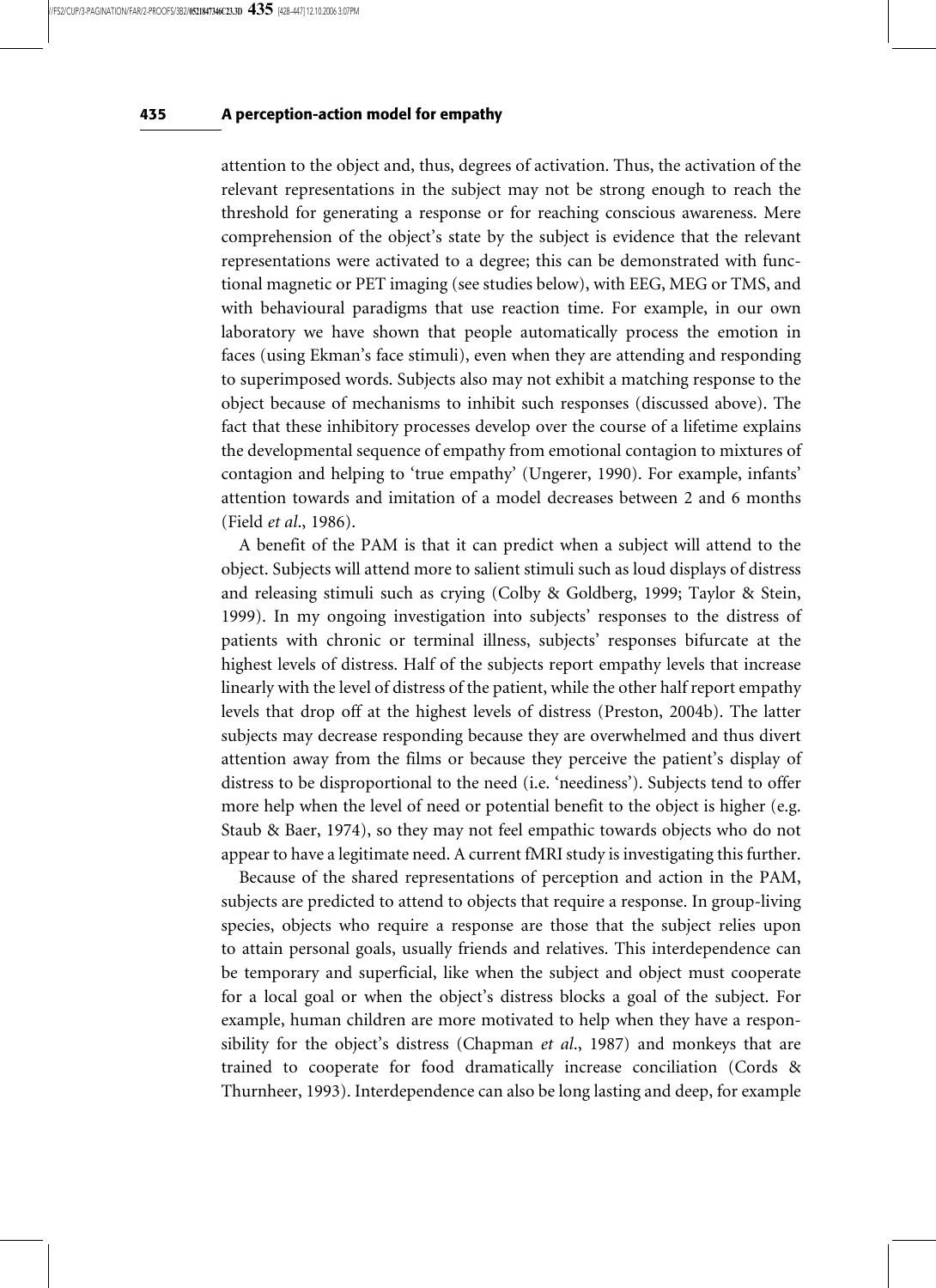the interdependence of family members or spouses who must cooperate for longterm goals spanning a lifetime. For example, species with cooperative kin relationships show higher levels of reconciliation between related individuals than nonrelated individuals (e.g. Aureli et al., 1992) and in chimpanzees, where male alliances are very important, reconciliation is higher among males than among females (e.g. de Waal, 1986). In general, the more interdependent the subject and object, the more the subject will attend to the object, the more their similar representations will be activated, and the more likely a response.

Once the subject attends to the state of the object, emotion-perception areas such as the limbic system will be activated. The amygdala projects directly to brainstem areas that control autonomic states and code for learned emotional associations, and projects indirectly to hypothalamic nuclei that control endocrine responses and maintain homeostasis. The limbic circuit also projects to the cingulate cortex, which stores representations of affective states, and to the orbitofrontal cortex, which helps regulate emotion (preventing overarousal), links the event to stored representations in long-term memory and generates an adaptive response (Bechara et al., 1994).

Most of the examples in this chapter are for negative emotional states such as distress, and indeed distress is the typical emotion of the object when the term empathy is used colloquially or in the literature. However, the model also applies to positive emotions and is likely to be particularly apparent in emotions such as joy and excitement. It is often postulated that negative emotions are more biologically relevant because they are more crucial for survival (e.g. Adolphs et al., 1995; Ekman et al., 1983), as in the proverbial case of the man running from the tiger in the savannah. This is unlikely to be the case since positive reward states associated with eating, mating and care of offspring are at least as important for survival as the fear of predators. However, these positive states are usually classified as drive states or motivations rather than emotions and so have not entered the dialogue into positive emotions although they surely qualify. Another possible reason why the literature focuses on negative states is that neuroscientific research often studies animals and it is considered more difficult to research the origins of positive emotions in animals. However, this is probably only true for more abstract positive emotions (which are also difficult to study in humans) and positive emotions such as excitement are palpable in many animal displays, for example the pacing of rats before a food reward or the jumping of sled dogs before a race. According to the PAM, negative states are not actually more entrenched or easy to study, but they are more salient to researchers because they require a response. Distress requires alleviation and psychological disorders require a cure, but joy is a state for which we should just be grateful. Cross-cultural research is needed to determine whether our focus on eliminating negative states rather than preventing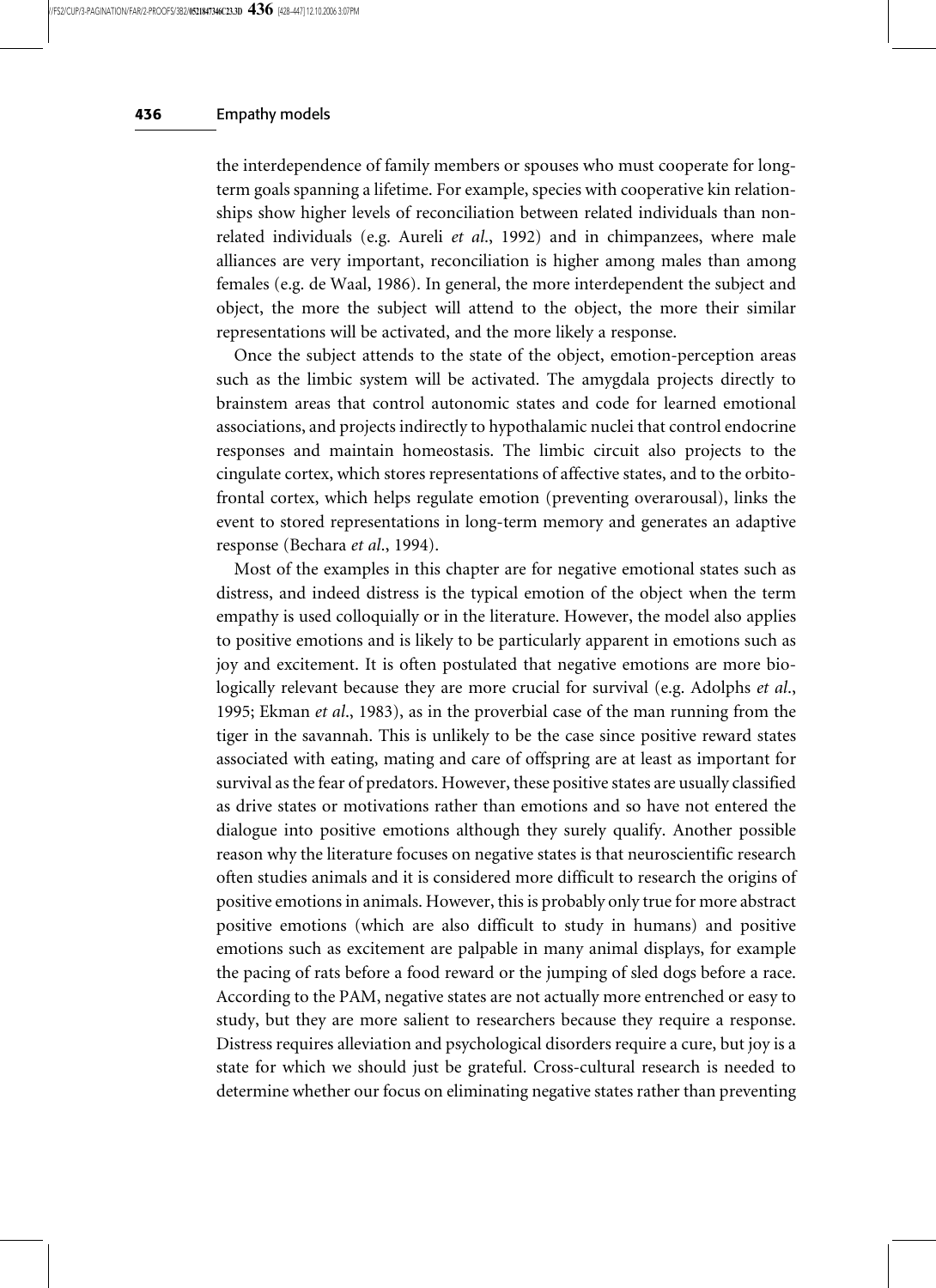them or striving for positive states is a product of the nervous system or is just a characteristic of Western culture.

# 23.3 Recent neuroscientific evidence

Recent imaging research supports the PAM because evidence supports the existence of shared representations for perception and production of emotional states and the exact structures engaged depend on the type of task. Tasks where the subjects must observe the emotional state of the object such as pictures of basic emotions (Carr et al., 2003), videos of actors telling sad stories (Decety & Chaminade, 2003), visual cues that a loved one is in pain (Singer et al., 2004), videos of objects displaying disgust (Wicker et al., 2003a) and pictures of an object's bodily state of fear (de Gelder et al., 2004) engage areas known to be related to the representation of one's own feeling state such as the anterior insula and cingulate cortex. Supporting the PAM, experiencing pain and being cued that another is experiencing pain both activate the anterior insula, rostral anterior cingulate, brainstem and cerebellum, and the activation in the insula and cingulate correlates with trait empathy. When subjects view static pictures of body postures during neutral gestures versus gestures of fear and happiness, the emotionrepresentation areas are activated (orbitofrontal cortex, posterior cingulate, anterior insula, nucleus accumbens, amygdala) as well as areas that represent action [inferior frontal gyrus, the supplementary motor area (SMA), inferior parietal lobule, precentral gyrus] (de Gelder et al., 2004). The authors interpreted the motor activation as evidence for response preparation to a fearful stimulus, but more research is required to separate matching or imitative activation of the object from activation related to the subject's response. For example, the activation in this study was in pre-SMA and previous research found anterior SMA activity to be associated with grasp observation and imitation and posterior SMA activity with grasp performance (Grafton et al., 1996a). Tasks where the subject must take the perspective of the object have found consistent engagement of right inferior parietal (thought to suppress the subject's own perspective) and medial prefrontal and frontal pole (thought to inhibit the subject's self-processes) (Decety & Chaminade, 2003; Decety et al., 2002; Ruby & Decety, 2001). In a task where objects directed their emotion toward the subject (as opposed to away from the subject), the anterior portion of the superior temporal lobe was selectively activated (Wicker et al., 2003b). Observation of an object being touched activates the secondary sensory area (SII), the brain area that represents the sensation of touch (Keysers et al., 2004).

In our own investigation of cognitive empathy (Preston et al., 2002), subjects imagined events of fear or anger either from their own past or from the past of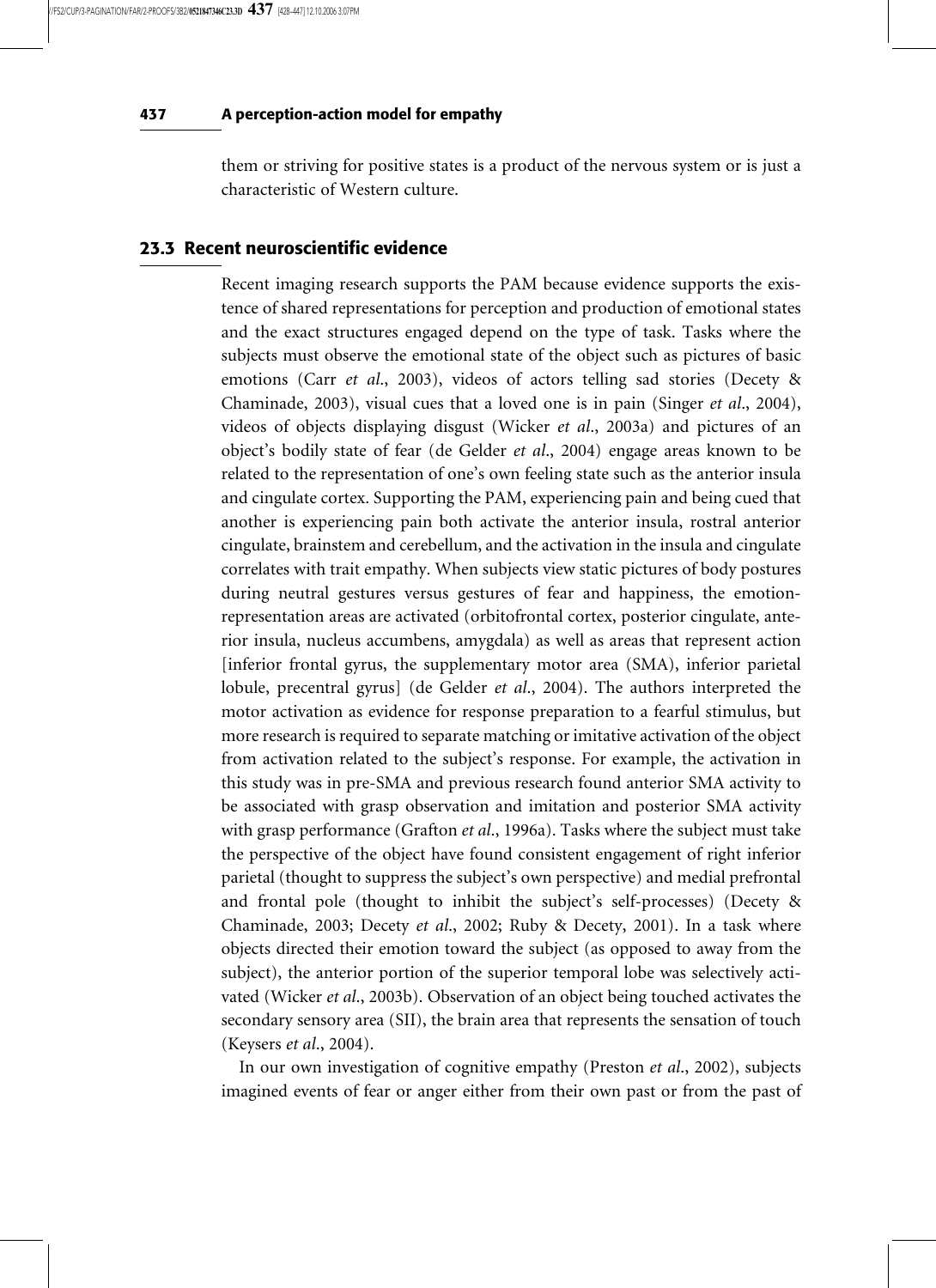another subject (to which they could relate or not). There were no differences in activation or arousal between personal and empathic imagery when the subject could relate to the situation of the object, presumably because subjects simply activated their own existing representations. However, when the subject could not relate to the situation of the object, there was less autonomic arousal and more neural activation in the left fusiform gyrus and the left cerebellum, presumably because they did not have a similar representation and had to create an image online by activating high-level visual association cortex and posterio-lateral cerebellum, which is more associated with imagined movement (though usually on the right; Allen et al., 1997; Grafton et al., 1996b; Hanakawa et al., 2003). This same portion of the cerebellum was activated in the Singer et al. study (2004) both when subjects experienced pain and were cued to the pain of a loved one. Taken together, the results support the idea that empathy is a distributed process that recruits different brain structures depending on the nature of the task, rather than localized to a single location in the brain, such as the right prefrontal cortex (c.f., Gallup & Platek, 2002).

Not all brain areas are in common between perception and action or between perception and imagination. For example, performing, imagining and observing a grasping movement all activate SMA, but performing activates the caudal portion of SMA-proper while imagining (and to a lesser extent, observing) activates the rostral portion of SMA-proper. The anterior cerebellar cortex is active for performing, while different portions of the right posterior cerebellum are active for imagining and observing. Effects are often seen in hemispheric differences, such as the activation of dorsal premotor cortex on the right for observation and the left for imagination (Grafton et al., 1996a). Similarly, experiencing pain and imagining the pain of another both activate areas that represent the affective quality of the pain stimulus such as the anterior insular cortex and the rostral anterior cingulate cortex. In contrast, only experiencing pain directly activated the areas that represent the sensory quality of the pain stimulus such as the posterior insula, caudal anterior cingulate cortex, SII and SI (Singer et al., 2004). These shifts in location within a brain area or non-overlapping activations between perception and action are to be expected because, after all, different qualitative experiences cannot occur without some different biological substrates, but the PAM is bolstered by findings of overlap in the representations.

# 23.4 Disorders of empathy

Empathy disorders are characterized by impairments in the conception of mental states, expression of emotions and verbalization of feeling states due to dysfunction in the brain areas that subserve empathy (c.f., Baron-Cohen, 1993). Because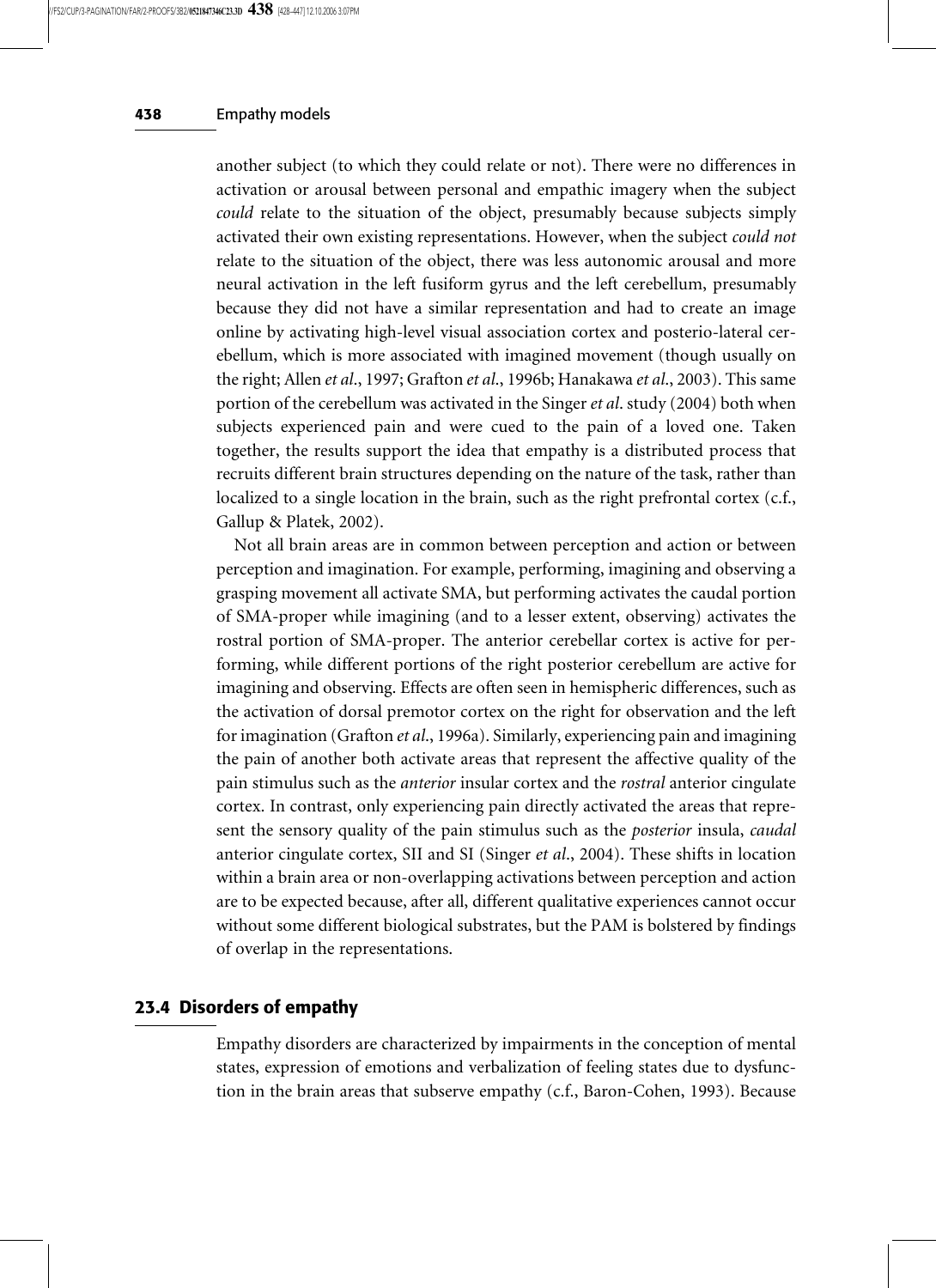the PAM characterizes empathy as a process with multiple necessary phases, it can account for disorders of empathy that have different aetiologies. In order to achieve empathy, subjects must be motivated to and capable of attending to the state of the object, they must be able to activate personal representations of a similar state, and to generate an emotional response. Thus impairment in any of these phases will create an impairment of empathy.

## 23.4.1 Autism

Individuals with autism show impairments in expression, imitation and recognition of expressions and gestures, making it likely that autism is characterized by an impairment early on in the perception-action pathway, such as in attending to the relevant stimuli in order to perceive and learn from the emotional states of others (see also Williams et al., 2001). There is also evidence for impairment in autism in multiple brain areas including the frontal lobe, amygdala and cerebellum (Harris et al., 1999).

## 23.4.2 Psychopathy

Individuals with psychopathy do not generate appropriate psychophysiological responses to emotional stimuli (Blair, 1999; Blair et al., 1997). Thus, in the context of the PAM, these people have an impairment of empathy because they cannot link the distress of the object to their own feeling states. There is reduced prefrontal grey matter in men with psychopathy compared to multiple control groups and the individuals with smaller volumes also have reduced skin conductance responses on a social stressor (Raine et al., 2000). Individuals with psychopathy also have abnormalities in the corpus callosum (Raine et al., 2003), amygdala (Blair & Frith, 2000), anterior temporal lobe and lateral frontal lobe, and in functional imaging studies, there are differences in activation in multiple brain areas suggesting that psychopaths process emotional as well as non-emotional stimuli differently than controls (Kiehl, 2000; Kiehl et al., 2004).

### 23.4.3 Frontal lobe damage

The frontal lobes are often implicated in disorders of empathy for multiple reasons. Theoretically, the frontal lobes are thought necessary to focus on the state of the object, to link the object's state to the subject's own feeling states and memories, and to inhibit contagious and imitative responses. There are documented impairments in empathy in subjects with acquired damage to the frontal lobes (Eslinger, 1998) and individuals with early, developmental damage to the frontal lobe have a syndrome that presents similarly to psychopathy with decisionmaking problems and emotional insensitivity (Anderson et al., 1999). Empathy impairments in sociopathy as well as autism are thought to be partially due to a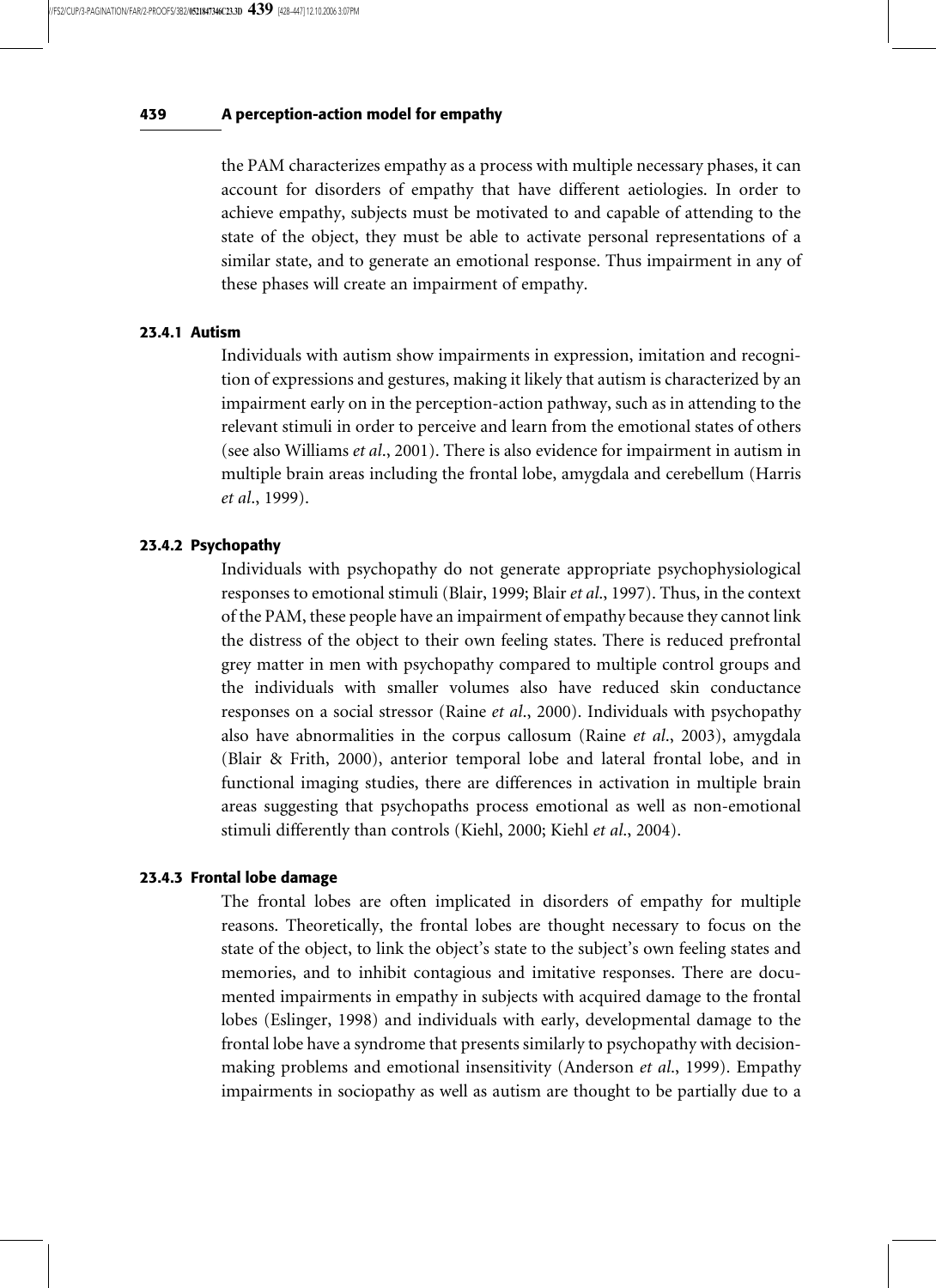disruption in the prefrontal system because both disorders have abnormalities in the frontal lobes (above) and involve deficiencies in planning, attention and inhibition (e.g. Gillberg, 1999). Even if frontal patients may imitate the object's actions (Lhermitte et al., 1986) they cannot share in the state of the object because they can no longer link the state of the object to the representations of feelings and, thus, cannot experience empathy.

The fact that the frontal lobes are necessary for empathy does not mean that it is a putative 'empathy area' since many other areas are activated in functional imaging studies of empathy and are damaged in disorders of empathy (e.g. cerebellum). Moreover, the effect of brain abnormalities on empathy depends on an interaction between location and the time of damage. For example, early damage to the amygdala would preclude the development of appropriate emotional responses while late damage to the amygdala would prevent new emotional experiences from being processed, but would leave cortical representations intact and accessible through frontal connections (e.g. LeDoux, 1996/1998).

### 23.4.4 Depression

The PAM predicts that individuals with depression would have an empathy impairment due to an excessive focus on the self, precluding the necessary interest in and attention to the state of the object. There seems to be a paucity of research on this topic – the majority of research is aimed at using empathy to help individuals with depression, or looks at effects of maternal depression on empathy in offspring. An inverse relationship between empathy and depression has been supported (Andersen, 2001), but surprisingly, multiple investigations have also found positive relationships between empathy and depression (Forgus, 1995; Gawronski & Privette, 1997; Horne, 1999; McLaughlin, 1996; O'Connor et al., 2002; Zahn-Waxler et al., 1991). Discrepancies are both theoretical and definitional. Theoretically, empathy and depression may be inversely correlated within an individual, but it is thought that some exposure to maternal depression may sensitize children to the emotions of others, making them more empathic (but see Jones et al., 2000). Effects also depend on the type of depression and the type of empathy because while major depression may decrease the likelihood of empathy, it increases the likelihood of empathic distress (O'Connor et al., 2002). Cognitive empathy decreases the chances of reactive depression in caregivers while emotional empathy increases the chances (Gawronski & Privette, 1997). Faced with a depressed parent, children who were actively empathic were less depressed while those who were emotionally overinvolved were more depressed (Solantaus-Simula et al., 2002).

The different relationships found in these studies point to the importance of a non-linear relationship between arousal and empathy, with the highest levels of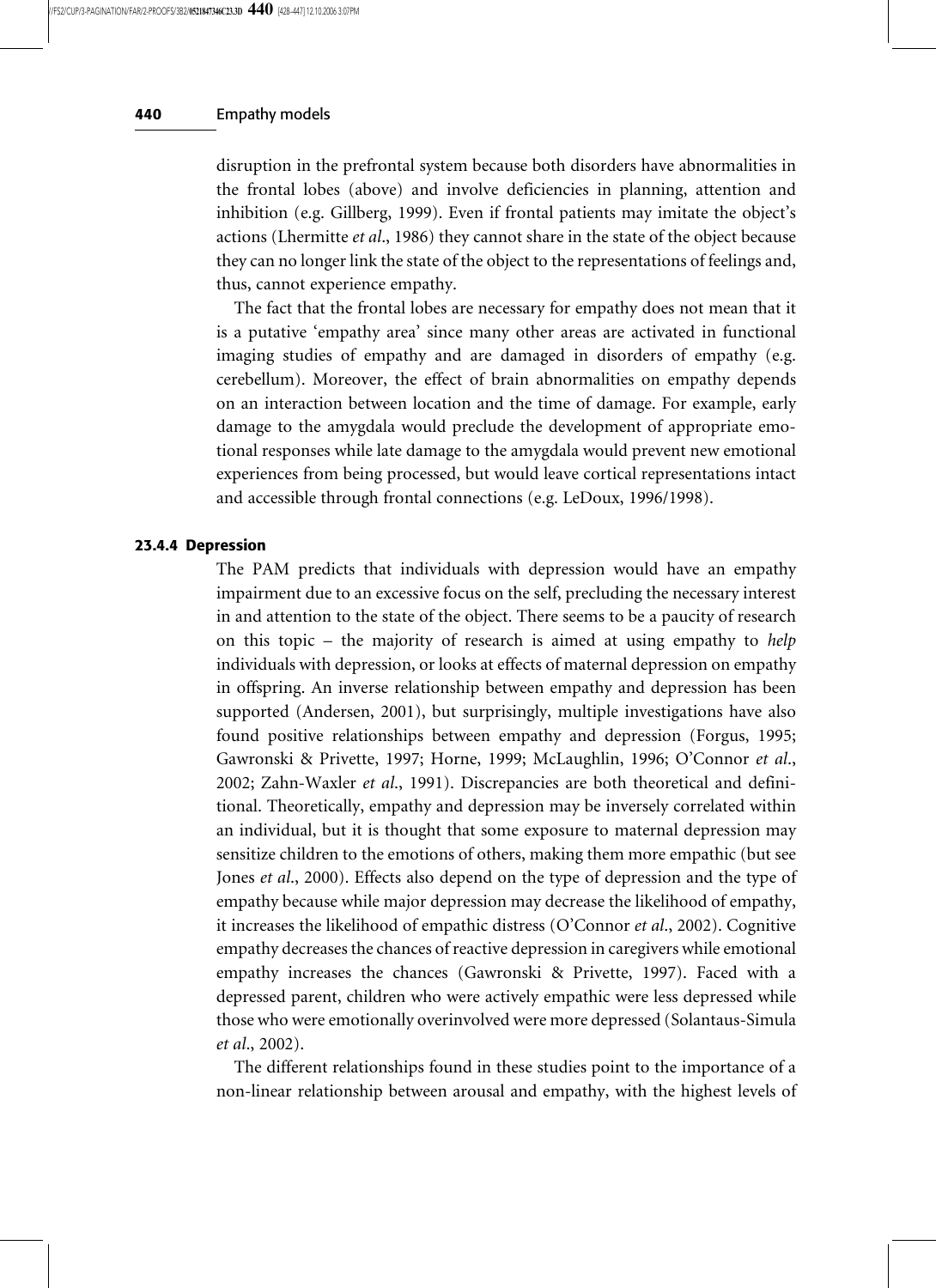empathy occurring at intermediate levels of arousal. Eisenberg and colleagues have repeatedly found that empathy is best predicted by the combination of high emotionality and high emotional regulation because subjects without the ability to regulate emotion tend to become personally distressed and thus self-focused in the face of the object's distress (Eisenberg et al., 1998).

# 23.5 Summary

The perception-action model of empathy was originally based on the shared representations of perception and action in motor behaviour, because such shared representations could easily explain how a subject could come to feel the emotional state of an object. Much behavioural evidence in empathy, in humans and animals, points to the fact that subjects use their own representations in order to understand and feel the state of the object, such as increases in empathy with shared past experiences, similarity and familiarity. Since the model was conceived, additional neuroscientific evidence for the PAM has emerged, demonstrating that the neural substrates for experiencing an emotion overlap with the substrates for perceiving that emotion. Evidence from neuroscience as well as from disorders of empathy support the PAM because appropriate empathic responding requires a distributed neural circuit that allows for all phases of the empathic process. The subject must be able to attend to the object, experience a similar emotional state as the object, and respond appropriately to the object all while inhibiting contagious distress and maintaining focus on the object. If the integrity of any of these processes is undermined, so is the subject's ability to empathize.

There are still many things to discover about empathy. For example, it is currently unknown if there are qualitative differences between empathy for positive and negative states or between empathizing in order to help a loved one versus hurt an enemy. We also need to distinguish among the various models and types of empathy such as between descriptions where the subject imagines he or she is the object versus imagines what it would be like to be the object. The neurosciences also need to make tests of shared-representation theories more falsifiable and to contrast among empathic states rather than between empathic and neutral states. Tools with good temporal resolution (EEG, MEG, event-related fMRI) should also be used to look at changes over the time-course of the empathic process. For example, the initial process of effortfully trying to empathize can be compared with the subsequent feeling of empathy or the initial process of resonating with the object can be compared with the subsequent response to the object. There is much work to be done, but by employing strong inference to resolve specific questions in the literature, agreement can be reached.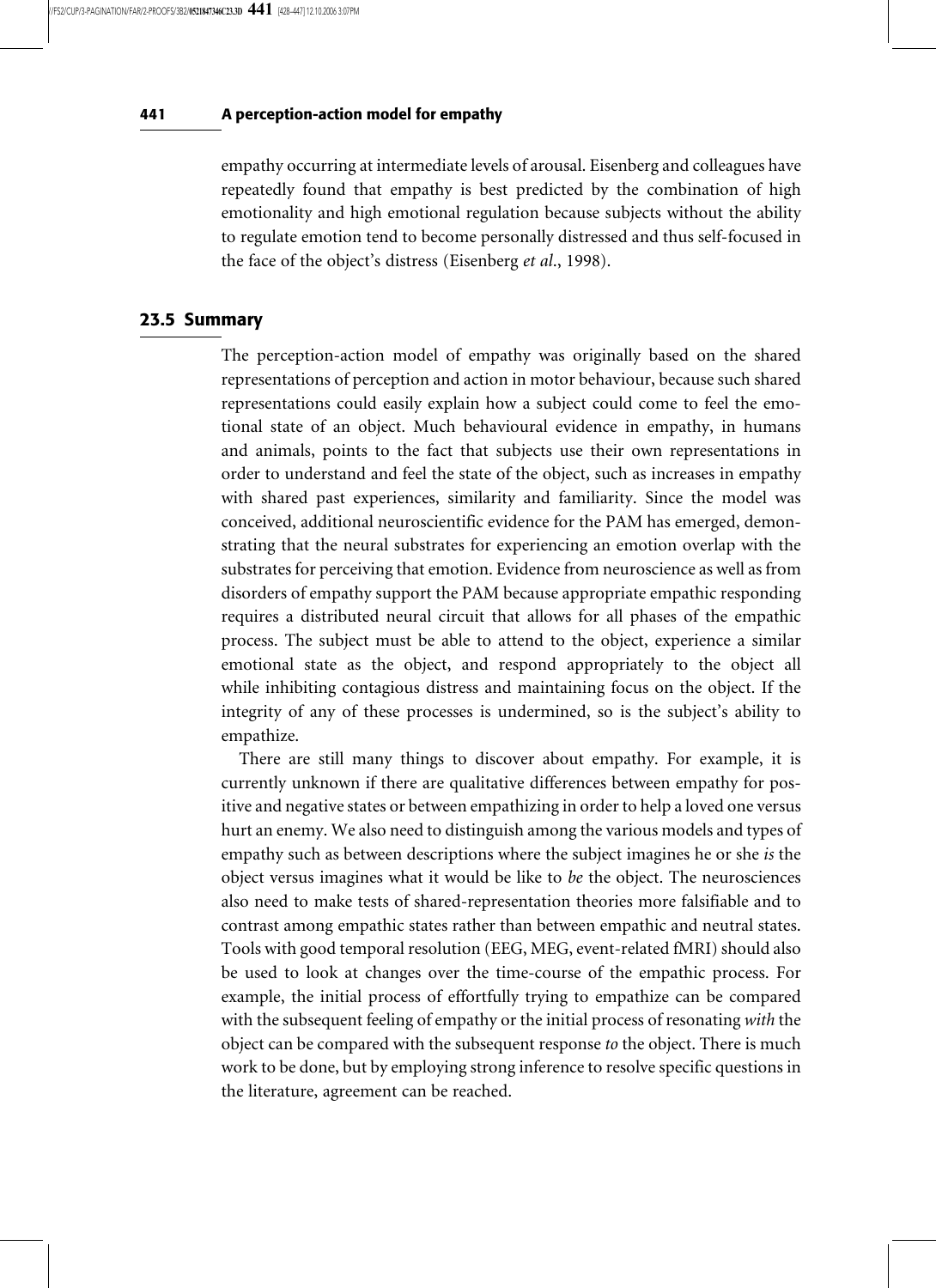# **REFERENCES**

- Adolphs, R., Tranel, D., Damasio, H., & Damasio, A. R. (1995). Fear and the human amygdala. Journal of Neuroscience, 15(9), 5879–5891.
- Allen, G., Buxton, R. B., Wong, E. C., & Courchesne, E. (1997). Attentional activation of the cerebellum independent of motor involvement. Science, 275(5308), 1940–1943.
- Allport, A. (1987). Selection for action: some behavioral and neurophysiological considerations of attention and action. In H. Heuer, & A. F. Sanders (eds.), Perspectives on Perception and Action (pp. 395–419). Mahwah, N.J.: Lawrence Erlbaum Associates, Inc.
- Andersen, D.T. (2001). Empathy, attachment, mediation, and mental health. Dissertation Abstracts International: Section B: The Sciences & Engineering, 61(10-B), 5549.
- Anderson, S. W., Bechara, A., Damasio, H., Tranel, D., & Damasio, A. R. (1999). Impairment of social and moral behavior related to early damage in human prefrontal cortex. Nature Neuroscience, 2(11), 1032–1037.
- Aureli, F., Das, M., & Veenema, H. C. (1992). Interspecific differences in the effect of kinship on reconciliation frequency in macaques. Abstracts of the 30th Annual Meeting of the Animal Behavior Society, 5.
- Barnett, M. A., & McCoy, S. J. (1989). The relation of distressful childhood experiences and empathy in college undergraduates. The Journal of Genetic Psychology; Child Behavior, Animal Behavior, and Comparative Psychology, 150(4), 417–426.
- Baron-Cohen, S. (1993). From attention-goal psychology to belief-desire psychology: the development of a theory of mind and its dysfunction. In S. Baron-Cohen, H. Tager-Flusberg, & D. Cohen (eds.), Understanding Other Minds: Perspectives from Autism (pp. 59–82). Oxford: Oxford University Press.
- Batson, C. D.(1997). Self-other merging and the empathy-altruism hypothesis: reply to Neuberg et al. (1997). Journal of Personality and Social Psychology, 73(3), 517–522.
- Batson, C. D., Duncan, B. D., Ackerman, P., Buckley, T., & Birch, K. (1981). Is empathic emotion a source of altruistic motivation? Journal of Personality and Social Psychology, 40(2), 290–302.
- Bechara, A., Damasio, H., & Damasio, A. R. (2000). Emotion, decision making and the orbitofrontal cortex. Cerebral Cortex, 10(3), 295–307.
- Bechara, A., Damasio, A. R., Damasio, H., & Anderson, S. W. (1994). Insensitivity to future consequences following damage to human prefrontal cortex. Cognition, 50(1–3), 7–15.
- Blair, J., & Frith, U. (2000). Neurocognitive explanations of the antisocial personality disorders. Criminal Behaviour & Mental Health, 10, S66–S81.
- Blair, R. J. R. (1999). Psychophysiological responsiveness to the distress of others in children with autism. Personality & Individual Differences, 26(3), 477-485.
- Blair, R. J. R., Jones, L., Clark, F., & Smith, M. (1997). The psychopathic individual: a lack of responsiveness to distress cues? Psychophysiology, 34(2), 192–198.
- Carpenter, W. B. (1874). Principles of Mental Physiology, with their Applications to the Training and Discipline of the Mind and the Study of its Morbid Conditions. New York: Appleton.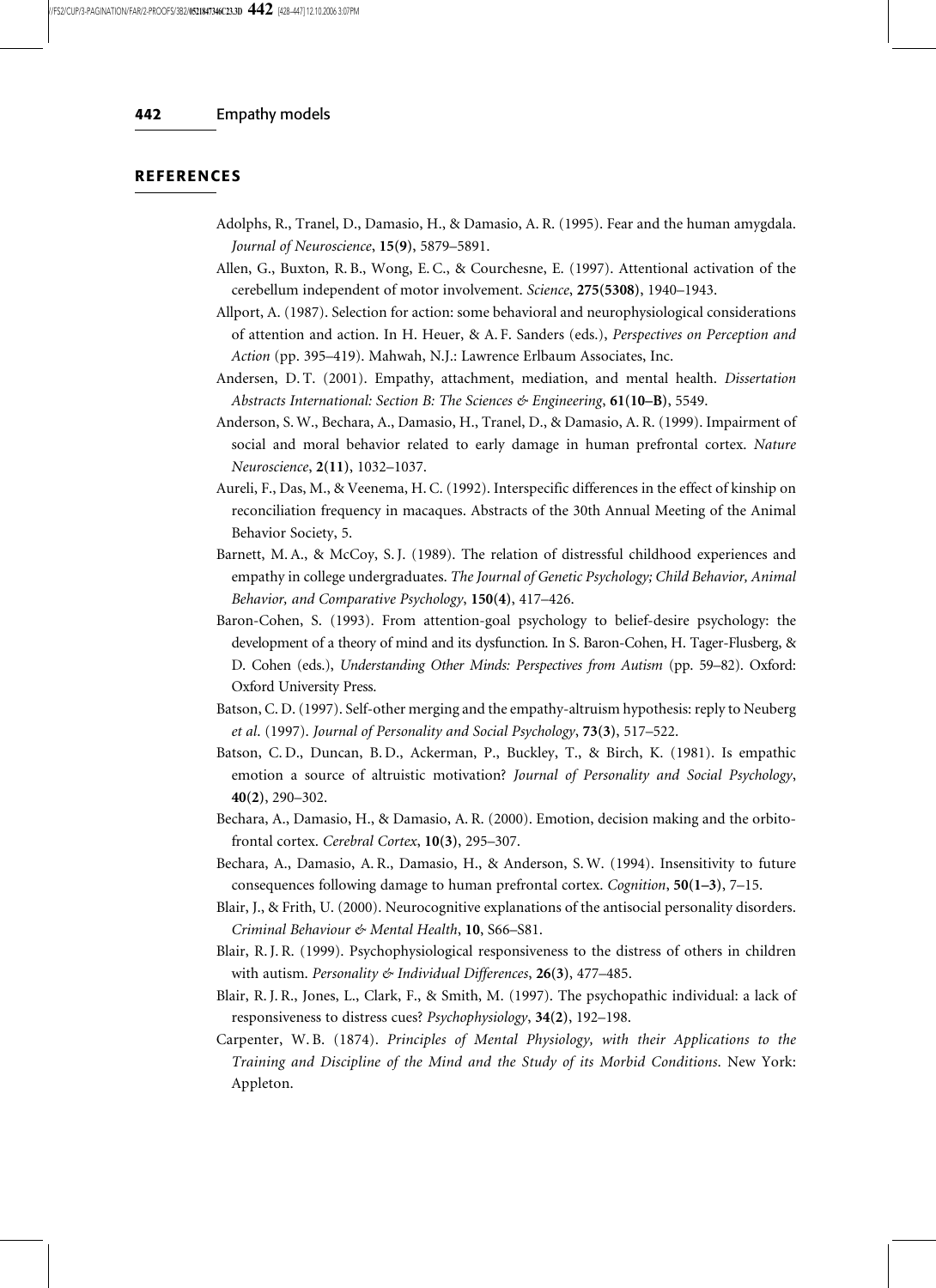- Carr, L., Iacoboni, M., Dubeau, M. C., Mazziotta, J. C., & Lenzi, G. L. (2003). Neural mechanisms of empathy in humans: a relay from neural systems for imitation to limbic areas. Proceedings from the National Academy of Sciences of the USA, 100(9), 5497–5502.
- Cesaroni, L., & Garber, M. (1991). Exploring the experience of autism through firsthand accounts. Journal of Autism & Developmental Disorders, 21(3), 303–313.
- Chapman, M., Zahn-Waxler, C., Cooperman, G., & Iannotti, R. (1987). Empathy and responsibility in the motivation of children's helping. Developmental Psychology, 23(1), 140–145.
- Colby, C. L., & Goldberg, M. E. (1999). Space and attention in parietal cortex. Annual Review of Neuroscience, 22, 319–349.
- Cords, M., & Thurnheer, S. (1993). Reconciling with valuable partners by long-tailed macaques. Ethology, 93, 315–325.
- de Gelder, B., Snyder, J., Greve, D., Gerard, G., & Hadjikhani, N. (2004). Fear fosters flight: a mechanism for fear contagion when perceiving emotion expressed by a whole body. Proceedings of the National Academy of Sciences, 101(47), 16701–16706.
- de Waal, F. B. M. (1986). Integration of dominance and social bonding in primates. Quarterly Review of Biology, 61, 459–479.
- Decety, J., & Chaminade, T. (2003). Neural correlates of feeling sympathy. Neuropsychologia, 41(2), 127–138.
- Decety, J., Chaminade, T., Grèzes, J., & Meltzoff, A. N. (2002). A PET exploration of the neural mechanisms involved in reciprocal imitation. NeuroImage, 15, 265–272.
- Decety, J., Grezes, J., Costes, N., Perani, D., Jeannerod, M., Procyk, E., Grassi, F., & Fazio, F. (1997). Brain activity during observation of actions: influence of action content and subject's strategy. Brain, 120(10), 1763–1777.
- di Pellegrino, G., Fadiga, L., Fogassi, L., Gallese, V., & Rizzolatti, G. (1992). Understanding motor events: a neurophysiological study. Experimental Brain Research, 91, 176–180.
- Eisenberg, N., & Strayer, J. (eds.). (1987). Empathy and its Development. New York: Cambridge University Press.
- Eisenberg, N., Wentzel, M., & Harris, J. D. (1998). The role of emotionality and regulation in empathy-related responding. School Psychology Review, 27(4), 506–521.
- Ekman, P., Levenson, R. W., & Friesen, W. V. (1983). Autonomic nervous system activity distinguishes among emotions. Science, 221(4616), 1208–1210.
- Eslinger, P.J. (1998). Neurological and neuropsychological bases of empathy. European Neurology, 39(4), 193–199.
- Feshbach, N. D., & Roe, K. (1968). Empathy in six- and seven-year-olds. Child Development, 39(1), 133–145.
- Field, T., Goldstein, S., Vega-Lahr, N., & Porter, K. (1986). Changes in imitative behavior during early infancy. Infant Behavior & Development, 9(4), 415-421.
- Forgus, J. K. (1995). Empathy and prosocial behaviour in young children. Dissertation Abstracts International: Section B: The Sciences & Engineering, 55(10–B), 4621.
- Gallup, G.G.J., & Platek, S. M. (2002). Cognitive empathy presupposes self-awareness: evidence from phylogeny, ontogeny, neuropsychology and mental illness. Behavioral and Brain Sciences, 25(1), 36–37.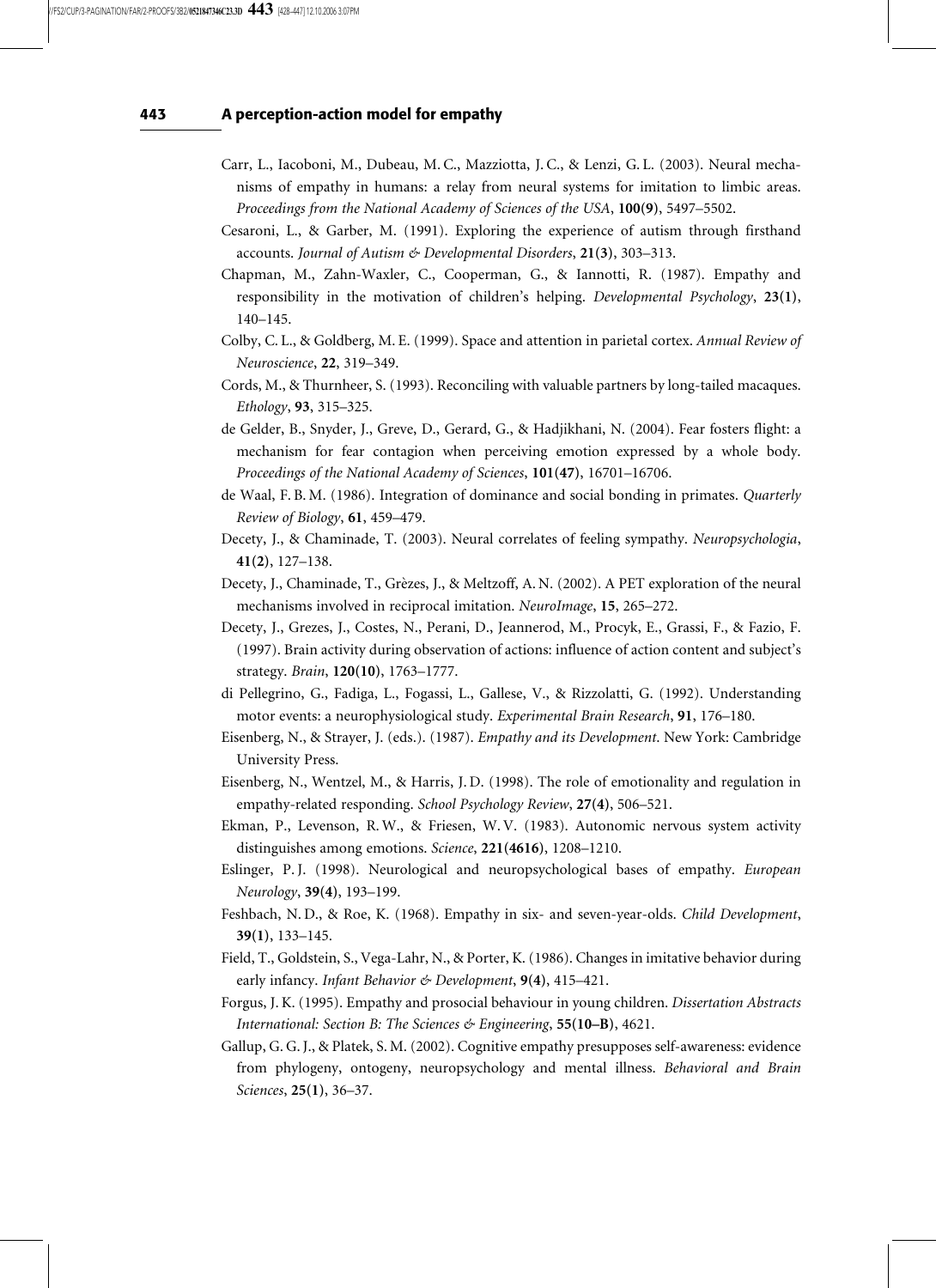- Gawronski, I., & Privette, G. (1997). Empathy and reactive depression. Psychological Reports, 80(3, Pt 1), 1043–1049.
- Gillberg, C. (1999). Neurodevelopmental processes and psychological functioning in autism. Development & Psychopathology, 11(3), 567–587.
- Grafton, S. T., Arbib, M. A., Fadiga, L., & Rizzolatti, G. (1996a). Localization of grasp representations in humans by positron emission tomography: observation compared with imagination. Experimental Brain Research, 112(1), 103–111.
- Grafton, S. T., Fadiga, L., Arbib, M. A., & Rizzolatti, G. (1997). Premotor cortex activation during observation and naming of familiar tools. Neuroimage, 6, 231–236.
- Grafton, S. T., Fagg, A. H., Woods, R. P., & Arbib, M. A. (1996b). Functional anatomy of pointing and grasping in humans. Cerebral Cortex, 6(2), 226–237.
- Hanakawa, T., Immisch, I., Toma, K., Dimyan, M. A., Gelderen, P.V., & Hallett, M. (2003). Functional properties of brain areas associated with motor execution and imagery. Journal of Neurophysiology, 89, 989–1002.
- Harris, N. S., Courchesne, E., Townsend, J., Carper, R. A., & Lord, C. (1999). Neuroanatomic contributions to slowed orienting of attention in children with autism. Cognitive Brain Research, 8, 61–71.
- Horne, S.G. (1999). The role of parental narcissism and depression in predicting adolescent empathy, narcissism, self-esteem, pleasing others, and peer conflict. Dissertation Abstracts International Section A: Humanities & Social Sciences, 59(10-A), 3745.
- Hume, D.(1739–1740/1990). A Treatise of Human Nature(7th impression of 2nd edn.). Oxford: Clarendon Press.
- Iacoboni, M., Woods, R. P., Brass, M., Bekkering, H., Mazziotta, J. C., & Rizzolatti, G. (1999). Cortical mechanisms of imitation. Science, 286, 2526–2528.
- Jeannerod, M., & Frak, V. (1999). Mental imaging of motor activity in humans. Current Opinion in Neurobiology, 9(6), 735–739.
- Jones, N. A., Field, T., & Davalos, M. (2000). Right frontal EEG asymmetry and lack of empathy in preschool children of depressed mothers. Child Psychiatry & Human Development,  $30(3)$ , 189–204.
- Keysers, C., Wicker, B., Gazzola, V., Anton, J.-L., Fogassi, L., & Gallese, V. (2004). A touching sight: SII/PV activation during the observation and experience of touch. Neuron, 42, 335–346.
- Kiehl, K. A. (2000). A neuroimaging investigation of affective, cognitive, and language functions in psychopathy. Unpublished Dissertation, University of British Columbia, Vancouver.
- Kiehl, K. A., Smith, A. M., Mendrek, A., Forster, B. B., Hare, R. D., & Liddle, P. F. (2004). Temporal lobe abnormalities in semantic processing by criminal psychopaths as revealed by functional magnetic resonance imaging. Psychiatry Research: Neuroimaging, 130(1), 27–42.
- Krebs, D. (1975). Empathy and altruism. Journal of Personality and Social Psychology, 32, 1134–1146.
- LeDoux, J. E. (1996/1998). The Emotional Brain: The Mysterious Underpinnings of Emotional Life (1st Touchstone edn.). New York: Touchstone/Simon & Schuster.
- Levenson, R. W., & Reuf, A. M.(1992). Empathy: a physiological substrate. Journal of Personality and Social Psychology, 63(2), 234–246.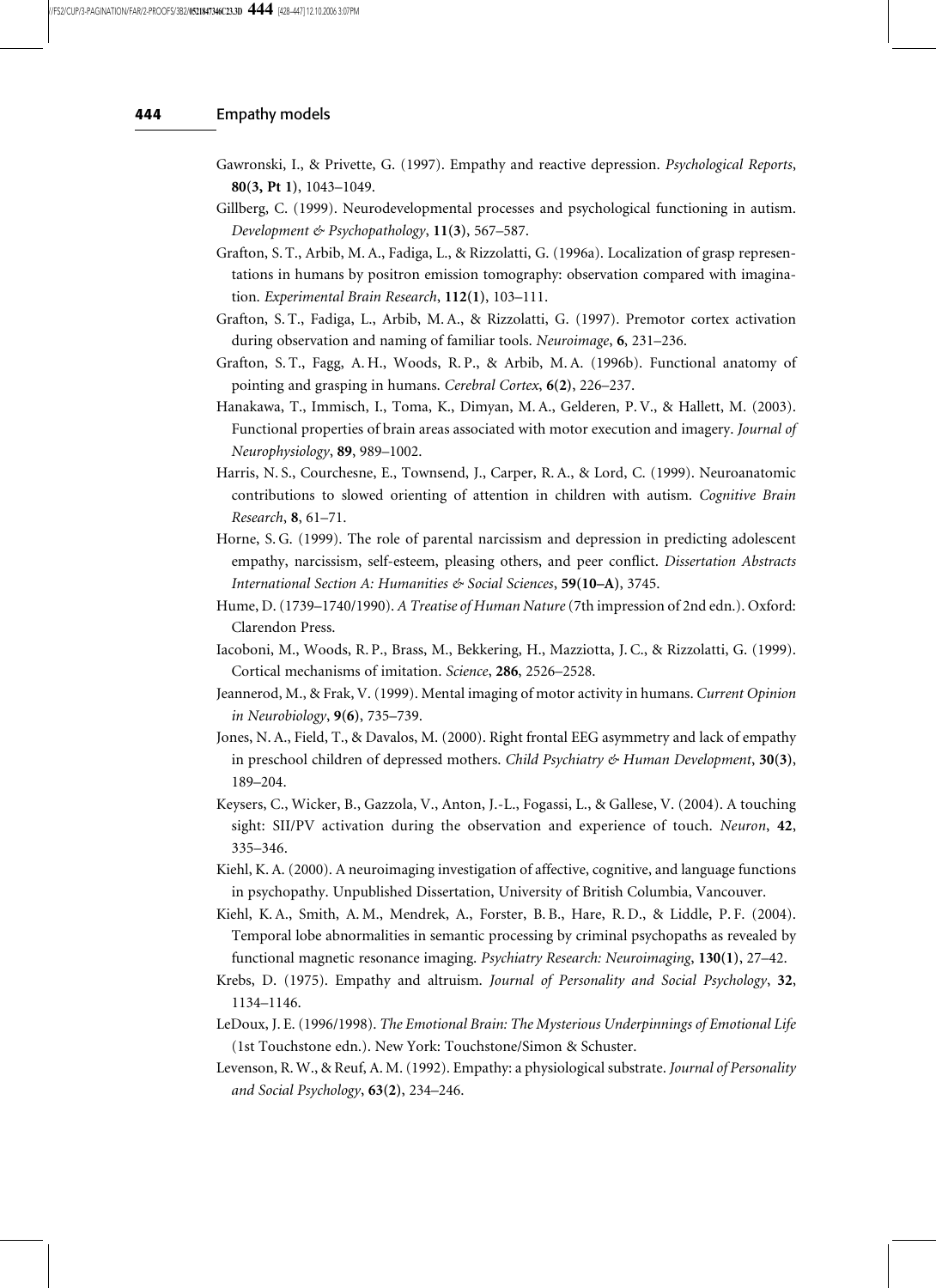- Lhermitte, F., Pillon, B., & Serdaru, M. (1986). Human autonomy and the frontal lobes: Part I. Imitation and utilization behavior: a neuropsychological study of 75 patients. Annals of Neurology, 19(4), 326–334.
- Lipps, T. (1903). Einfühlung, innere Nachahmung und Organempfindung. Archiv für die Gesamte Psychologie, 1, 465–519.
- McClelland, J. L., & Rumelhart, D. E. (1985). Distributed memory and the representation of general and specific information. Journal of Experimental Psychology: General, 114(2), 159–188.
- McLaughlin, K. P. (1996). High-risk binge eating and drug use among secondary and university students on measures of empathy, intimacy, body image, alexithymia, depression and family environment. Dissertation Abstracts International: Section B: The Sciences & Engineering, 56(9–B), 5177.
- Merleau-Ponty, M. (1962/1970). Phenomenology of Perception, 5th edn. London/New York: Routledge & Kegan Paul/The Humanities Press.
- Mitchell, R. W., Thompson, N. S., & Miles, H. L. (eds.). (1997). Anthropomorphism, Anecdotes, and Animals. New York: State University of New York Press.
- O'Connell, S. M.(1995). Empathy in chimpanzees: evidence for theory of mind? Primates, 36(3), 397–410.
- O'Connor, L. E., Berry, J. W., Weiss, J., & Gilbert, P. (2002). Guilt, fear, submission, and empathy in depression. *Journal of Affective Disorders*, 71(1-3), 19-27.
- Povinelli, D.J., Nelson, K. E., & Boysen, S. T. (1992). Comprehension of role reversal in chimpanzees: evidence of empathy? Animal Behaviour, 43(4), 633-640.
- Preston, S. D. (2004a). Empathy. In M. Bekoff (ed.), Encyclopedia of Animal Behavior. Westport, Conn.: Greenwood Publishing Group.
- Preston, S. D. (2004b). The Physiology of Love: Empathic Responding to Emotional Reactions. Paper presented at the Compassionate Love Research Conference, 21–23 May, Washington, D.C.
- Preston, S. D., Bechara, A., Damasio, H., & Damasio, A. (2003). The Substrates of Emapthy: Behavioral and Psychophysiological Responses to Emotional Social Interactions. Paper presented at the Cognitive Neuroscience Society, New York, N.Y.
- Preston, S. D., Bechara, A., Grabowski, T. J., Damasio, H., & Damasio, A. R. (2002). Functional anatomy of emotional imagery: positron emission tomography of personal and hypothetical experiences. Journal of Cognitive Neuroscience (April Supplement), 126.
- Preston, S. D., & de Waal, F. B. M. (2002a). The communication of emotions and the possibility of empathy in animals. In S. Post, L.G. Underwood, J. P. Schloss, & W. B. Hurlburt (eds.), Altrusim and Altruistic Love: Science, Philosophy, and Religion in Dialogue (pp. 284–308). Oxford: Oxford University Press.
- Preston, S.D., & de Waal, F.B.M. (2002b). Empathy: its ultimate and proximate bases. Behavioral and Brain Sciences, 25(1), 1–71.
- Prinz, W. (1987). Ideo-motor action. In H. Heuer, & A.F. Sanders (eds.), Perspectives on Perception and Action (pp. 47–76). Hillsdale, N.J.: Lawrence Erlbaum Associates, Inc.
- Prinz, W. (1992). Why don't we perceive our brain states? European Journal of Cognitive Psychology, 4(1), 1–20.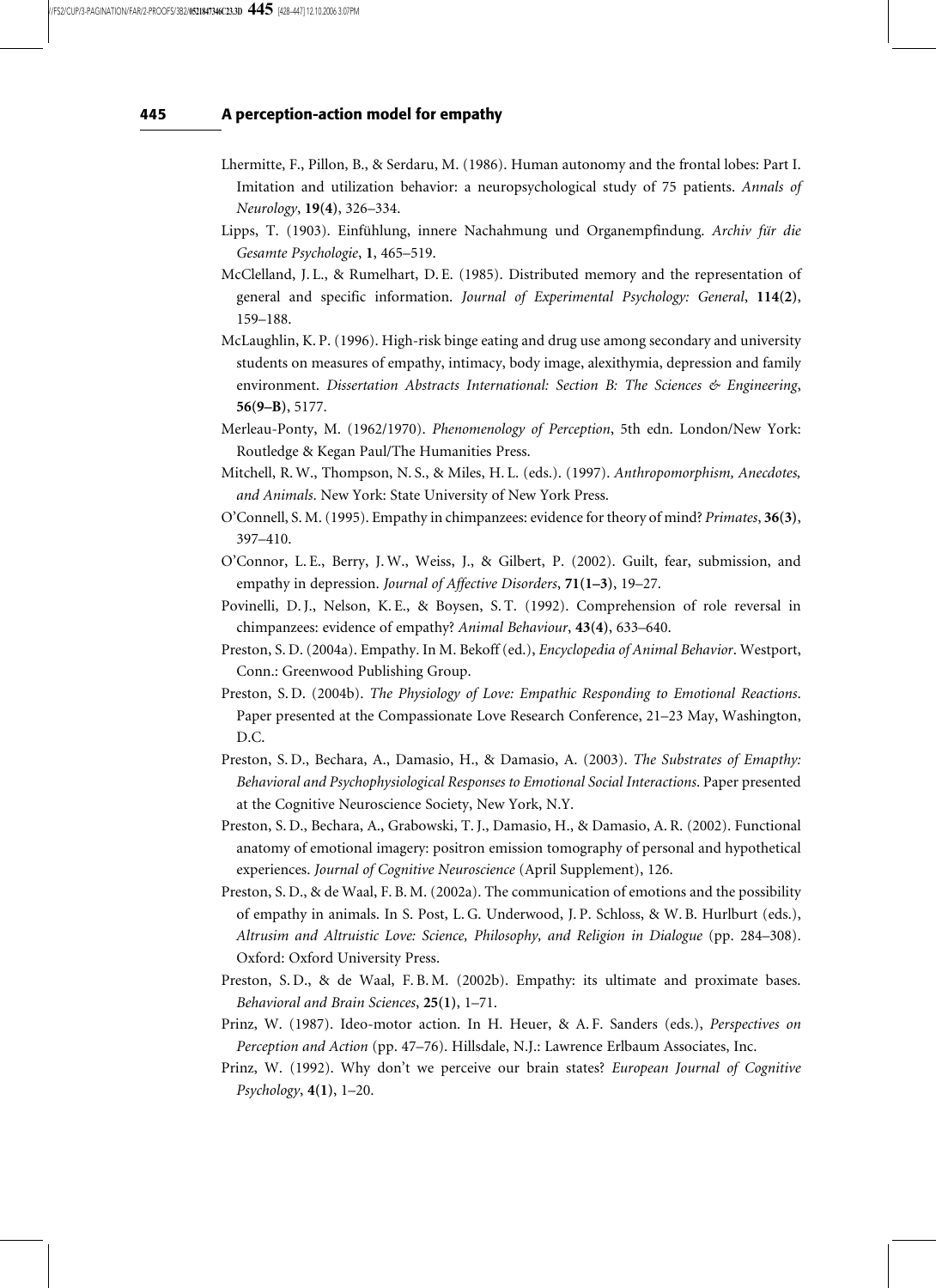- Raine, A., Lencz, T., Bihrle, S., LaCasse, L., & Colletti, P. (2000). Reduced prefrontal gray matter volume and reduced autonomic activity in antisocial personality disorder. Archives of General Psychiatry, 57(2), 119–127.
- Raine, A., Lencz, T., Taylor, K., Hellige, J. B., Bihrle, S., Lacasse, L., Lee, M., Ishikawa, S., & Colletti, P. (2003). Corpus callosum abnormalities in psychopathic antisocial individuals. Archives of General Psychiatry, 60(11), 1134–1142.
- Rosekrans, M. A. (1967). Imitation in children as a function of perceived similarity to a social model and vicarious reinforcement. Journal of Personality and Social Psychology, 7(3), 307–315.
- Rothbart, M.K., Posner, M. I., & Rosicky, J. (1994). Orienting in normal and pathological development. Development and Psychopathology, 6, 635–652.
- Ruby, P., & Decety, J. (2001). Effect of subjective perspective taking during simulation of action: a PET investigation of agency. Nature Neuroscience, 4(5), 546–550.
- Singer, T., Seymour, B., O'Doherty, J., Kaube, H., Dolan, R. J., & Frith, C. D. (2004). Empathy for pain involves the affective but not sensory components of pain. Science, 303, 1157–1162.
- Smith, K. D. (1992). Trait sympathy and perceived control as predictors of entering sympathyarousing situations. Personality and Social Psychology Bulletin, 18(2), 207–216.
- Smith, P.K. (1988). The cognitive demands of children's social interactions with peers. In R.W. Byrne,&A. Whiten (eds.), Machiavellian Intelligence: Social Expertise and the Evolution ofIntellect in Monkeys, Apes, and Humans. Oxford/New York: Clarendon Press/Oxford University Press.
- Solantaus-Simula, T., Punamaeki, R.-L., & Beardslee, W. R. (2002). Children's responses to low parental mood: I. Balancing between active empathy, overinvolvement, indifference and avoidance. Journal of the American Academy of Child & Adolescent Psychiatry, 41(3), 278–286.
- Staub, E., & Baer, R. S. (1974). Stimulus characteristics of a sufferer and difficulty of escape as determinants of helping. Journal of Personality & Social Psychology, 30(2), 279–284.
- Steinbeck, J. (1952/2002). East of Eden (John Steinbeck Centennial edition). New York: Penguin Books.
- Taylor, K., & Stein, J. (1999). Attention, intention and salience in the posterior parietal cortex. Neurocomputing: An International Journal, 26, 901–910.
- Temerlin, M. K.(1975). Lucy: Growing up Human. Palo Alto, Calif.: Science and Behavior Books.
- Turvey, M. T. (1992). Ecological foundations of cognition: invariants of perception and action. In H. L.J. Pick, P. W. van den Broek, & D. C. Knill (eds.), Cognition: Conceptual and Methodological Issues (Vol. xiv) (pp. 85–117). Washington, D.C.: American Psychological Association.
- Ungerer, J. A. (1990). The early development of empathy: self-regulation and individual differences in the first year. Motivation and Emotion, 14(2), 93–106.
- Wicker, B., Keysers, C., Plailly, J., Royet, J.-P., Gallese, V., & Rizzolatti, G. (2003a). Both of us disgusted in *my* insula: the common neural basis of seeing and feeling disgust. Neuron, 40, 655–664.
- Wicker, B., Perrett, D.I., Baron-Cohen, S., & Decety, J. (2003b). Being the target of another's emotion: A PET study. Neuropsychologia, 41(2), 139-146.
- Williams, J. H.G., Whiten, A., Suddendorf, T., & Perrett, D. I.(2001). Imitation, mirror neurons and autism. Neuroscience & Biobehavioral Reviews, 25(4), 287-295.